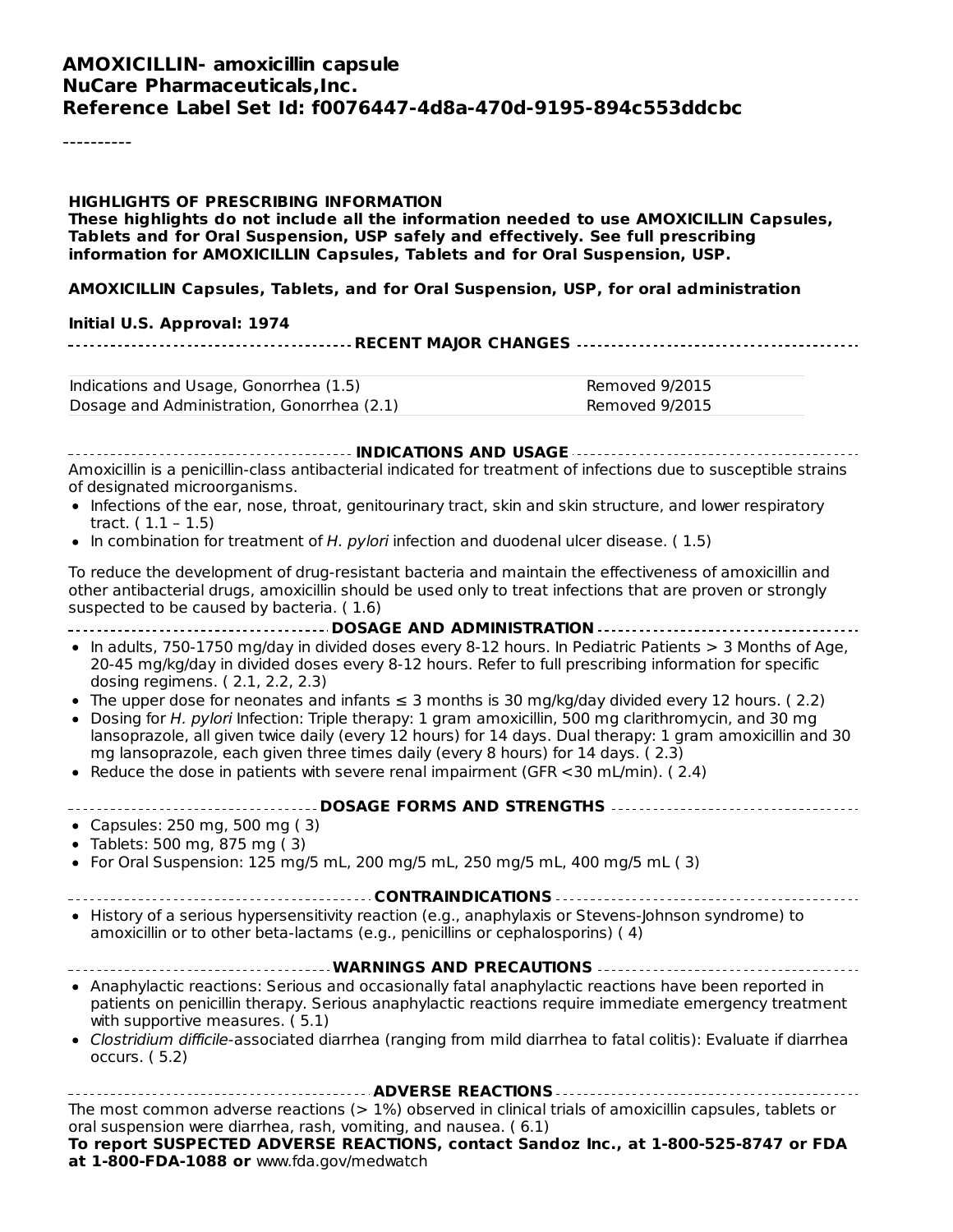- **DRUG INTERACTIONS**
- Probenicid decreases renal tubular secretion of amoxicillin which may result in increased blood levels of amoxicillin. ( 7.1)
- Concomitant use of amoxicillin and oral anticoagulants may increase the prolongation of prothrombin time. ( 7.2)
- Coadministration with allopurinol increases the risk of rash. ( 7.3)
- Amoxicillin may reduce the efficacy of oral contraceptives. ( 7.4)
- **USE IN SPECIFIC POPULATIONS**
- Pediatric: Modify dose in patients 12 weeks or younger ( $\leq$  3 months). (8.4)

#### **See 17 for PATIENT COUNSELING INFORMATION.**

**at 1-800-FDA-1088 or** www.fda.gov/medwatch

**Revised: 12/2015**

#### **FULL PRESCRIBING INFORMATION: CONTENTS\***

#### **1 INDICATIONS AND USAGE**

- 1.1 Infections of the Ear, Nose, and Throat
- 1.2 Infections of the Genitourinary Tract
- 1.3 Infections of the Skin and Skin Structure
- 1.4 Infections of the Lower Respiratory Tract
- 1.5 Helicobacter pylori Infection
- 1.6 Usage

#### **2 DOSAGE AND ADMINISTRATION**

- 2.1 Dosing for Adult and Pediatric Patients > 3 Months of Age
- 2.2 Dosing in Neonates and Infants Aged  $\leq$  12 Weeks ( $\leq$  3 Months)
- 2.3 Dosing for H. pylori Infection
- 2.4 Dosing in Renal Impairment
- 2.5 Directions for Mixing Oral Suspension

#### **3 DOSAGE FORMS AND STRENGTHS**

#### **4 CONTRAINDICATIONS**

### **5 WARNINGS AND PRECAUTIONS**

- 5.1 Anaphylactic Reactions
- 5.2 Clostridium difficile Associated Diarrhea
- 5.3 Development of Drug-Resistant Bacteria
- 5.4 Use in Patients With Mononucleosis

### **6 ADVERSE REACTIONS**

- 6.1 Clinical Trials Experience
- 6.2 Postmarketing or Other Experience

### **7 DRUG INTERACTIONS**

- 7.1 Probenecid
- 7.2 Oral Anticoagulants
- 7.3 Allopurinol
- 7.4 Oral Contraceptives
- 7.5 Other Antibacterials
- 7.6 Effects on Laboratory Tests

### **8 USE IN SPECIFIC POPULATIONS**

- 8.1 Pregnancy
- 8.2 Labor and Delivery
- 8.3 Nursing Mothers
- 8.4 Pediatric Use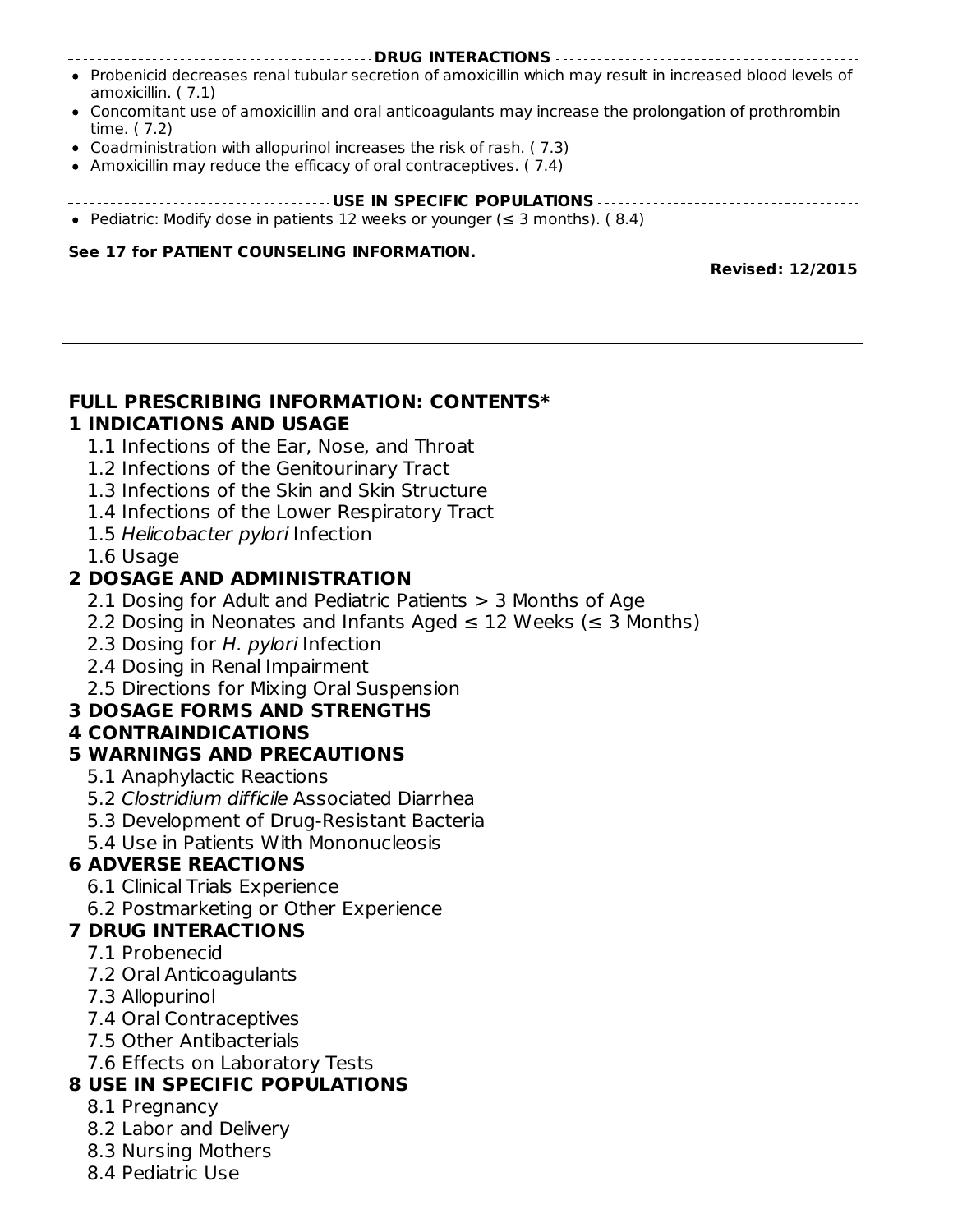- 8.5 Geriatric Use
- 8.6 Dosing in Renal Impairment

# **10 OVERDOSAGE**

# **11 DESCRIPTION**

### **12 CLINICAL PHARMACOLOGY**

- 12.1 Mechanism of Action
- 12.3 Pharmacokinetics
- 12.4 Microbiology

# **13 NONCLINICAL TOXICOLOGY**

13.1 Carcinogenesis, Mutagenesis, Impairment of Fertility

### **14 CLINICAL STUDIES**

14.1 H. pylori Eradication to Reduce the Risk of Duodenal Ulcer Recurrence

**15 REFERENCES**

# **16 HOW SUPPLIED/STORAGE AND HANDLING**

# **17 PATIENT COUNSELING INFORMATION**

 $\ast$  Sections or subsections omitted from the full prescribing information are not listed.

# **FULL PRESCRIBING INFORMATION**

# **1 INDICATIONS AND USAGE**

# **1.1 Infections of the Ear, Nose, and Throat**

Amoxicillin is indicated in the treatment of infections due to susceptible (ONLY βlactamase-negative) isolates of Streptococcus species. ( $\alpha$ - and β-hemolytic isolates only), Streptococcus pneumoniae, Staphylococcus spp., or Haemophilusinfluenzae.

# **1.2 Infections of the Genitourinary Tract**

Amoxicillin is indicated in the treatment of infections due to susceptible (ONLY βlactamase–negative) isolates of Escherichia coli, Proteus mirabilis, or Enterococcus faecalis.

# **1.3 Infections of the Skin and Skin Structure**

Amoxicillin is indicated in the treatment of infections due to susceptible (ONLY βlactamase–negative) isolates of Streptococcus spp. (α- and β-hemolytic isolates only), Staphylococcus spp., or E. coli.

# **1.4 Infections of the Lower Respiratory Tract**

Amoxicillin is indicated in the treatment of infections due to susceptible (ONLY βlactamase-negative) isolates of Streptococcus spp. ( $\alpha$ - and β-hemolytic isolates only), S. pneumoniae, Staphylococcus spp., or H. influenzae.

# **1.5 Helicobacter pylori Infection**

Triple therapy for Helicobacter pylori with clarithromycin and lansoprazole

Amoxicillin, in combination with clarithromycin plus lansoprazole as triple therapy, is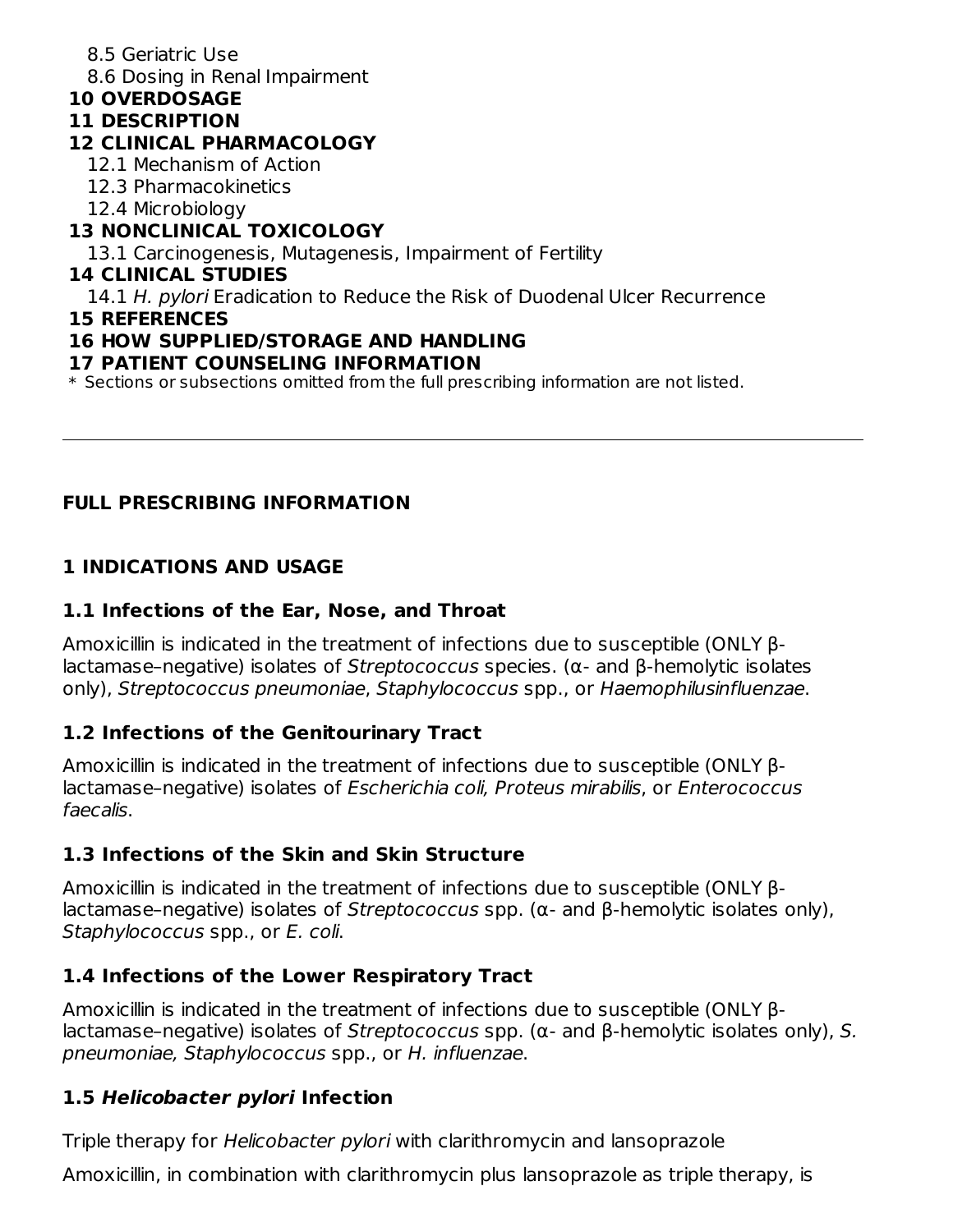indicated for the treatment of patients with H. pylori infection and duodenal ulcer disease (active or 1-year history of a duodenal ulcer) to eradicate H. pylori. Eradication of H. pylori has been shown to reduce the risk of duodenal ulcer recurrence.

Dual therapy for H. pylori with lansoprazole

Amoxicillin, in combination with lansoprazole delayed-release capsules as dual therapy, is indicated for the treatment of patients with H. pylori infection and duodenal ulcer disease (active or 1-year history of a duodenal ulcer) **who are either allergic or intolerant to clarithromycin or in whom resistance to clarithromycin is known or suspected**. (See the clarithromycin package insert, MICROBIOLOGY.) Eradication of H. pylori has been shown to reduce the risk of duodenal ulcer recurrence.

# **1.6 Usage**

To reduce the development of drug-resistant bacteria and maintain the effectiveness of amoxicillin and other antibacterial drugs, amoxicillin should be used only to treat infections that are proven or strongly suspected to be caused by bacteria. When culture and susceptibility information are available, they should be considered in selecting or modifying antibacterial therapy. In the absence of such data, local epidemiology and susceptibility patterns may contribute to the empiric selection of therapy.

# **2 DOSAGE AND ADMINISTRATION**

# **2.1 Dosing for Adult and Pediatric Patients > 3 Months of Age**

Treatment should be continued for a minimum of 48 to 72 hours beyond the time that the patient becomes asymptomatic or evidence of bacterial eradication has been obtained. It is recommended that there be at least 10 days' treatment for any infection caused by Streptococcus pyogenes to prevent the occurrence of acute rheumatic fever. In some infections, therapy may be required for several weeks. It may be necessary to continue clinical and/or bacteriological follow-up for several months after cessation of therapy.

| <b>Infection</b>                                                  | Severity <sup>*</sup> | <b>Usual Adult Dose</b>                                                       | <b>Usual Dose for</b><br><b>Children</b><br>$>$ 3 Months $†$                                                                          |
|-------------------------------------------------------------------|-----------------------|-------------------------------------------------------------------------------|---------------------------------------------------------------------------------------------------------------------------------------|
| • Ear/Nose/Throat<br>Skin/Skin Structure<br>• Genitourinary Tract | Mild/Moderate         | $\bullet$ 500 mg every 12<br>hours or<br>250 mg every 8<br>$\bullet$<br>hours | $\bullet$ 25 mg/kg/day in<br>divided doses<br>• every 12 hours<br>or<br>$\bullet$ 20 mg/kg/day in<br>divided doses<br>• every 8 hours |
|                                                                   | Severe                | $\bullet$ 875 mg every 12<br>hours or<br>$\bullet$ 500 mg every 8<br>hours    | $\bullet$ 45 mg/kg/day in<br>divided doses<br>• every 12 hours<br>or                                                                  |

#### **Table 1. Dosing Recommendations for Adult and Pediatric Patients > 3 Months of Age**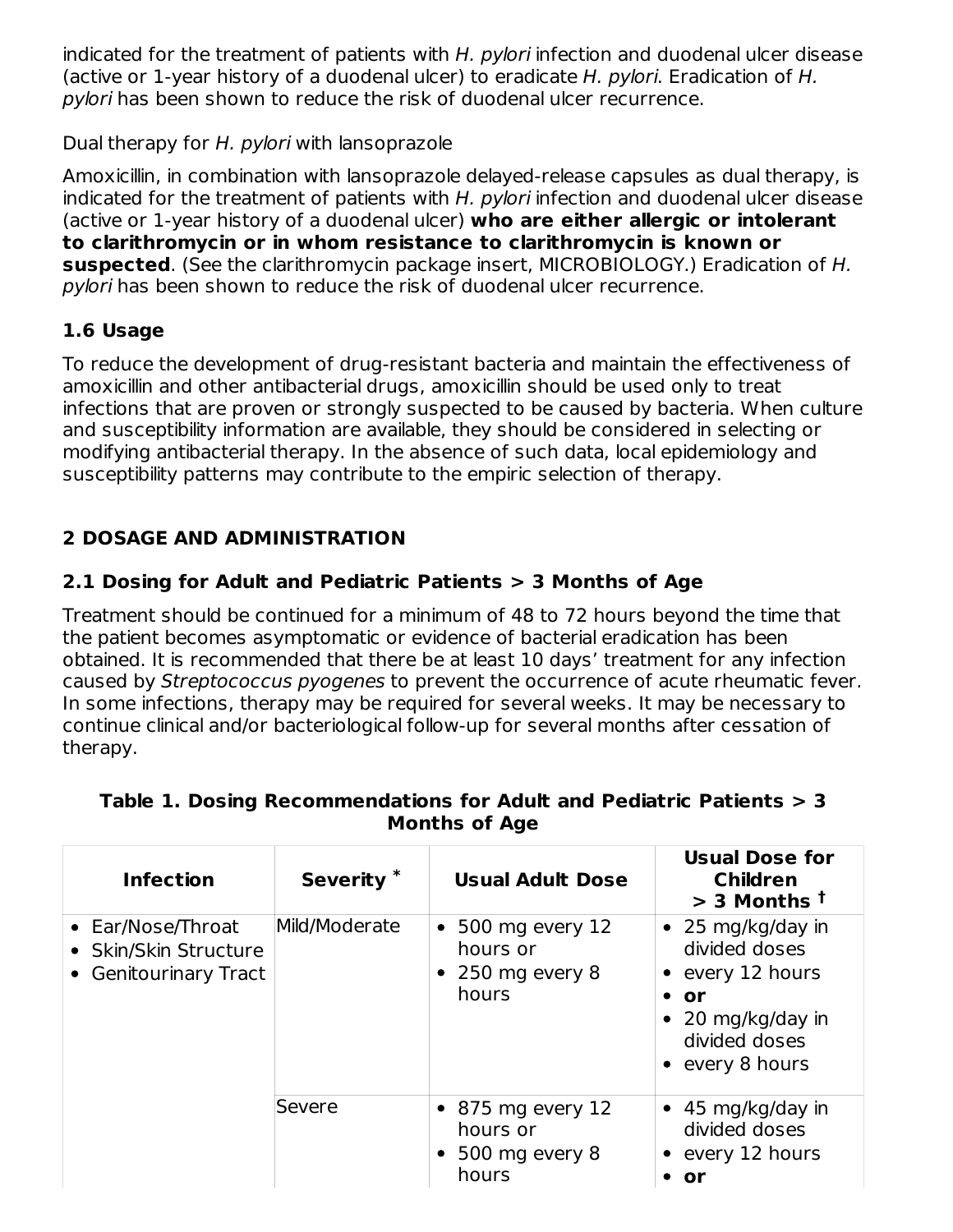|                                        |                                 |                                                        | $\bullet$ 40 mg/kg/day in<br>divided doses<br>• every 8 hours |
|----------------------------------------|---------------------------------|--------------------------------------------------------|---------------------------------------------------------------|
| • Lower Respiratory<br>$\bullet$ Tract | Mild/Moderate •<br>or<br>Severe | 875 mg every 12<br>hours or<br>500 mg every 8<br>hours | $\bullet$ 45 mg/kg/day in<br>divided doses<br>every 12 hours  |
|                                        |                                 |                                                        | or<br>40 mg/kg/day in<br>divided doses<br>every 8 hours       |

 $\ast$  Dosing for infections caused by bacteria that are intermediate in their susceptibility to amoxicillin should follow the recommendations for severe infections.

† The children's dosage is intended for individuals whose weight is less than 40 kg. Children weighing 40 kg or more should be dosed according to the adult recommendations.

# **2.2 Dosing in Neonates and Infants Aged ≤ 12 Weeks (≤ 3 Months)**

Treatment should be continued for a minimum of 48 to 72 hours beyond the time that the patient becomes asymptomatic or evidence of bacterial eradication has been obtained. It is recommended that there be at least 10 days' treatment for any infection caused by Streptococcus pyogenes to prevent the occurrence of acute rheumatic fever. Due to incompletely developed renal function affecting elimination of amoxicillin in this age group, the recommended upper dose of amoxicillin is 30 mg/kg/day divided every 12 hours. There are currently no dosing recommendations for pediatric patients with impaired renal function.

# **2.3 Dosing for H. pylori Infection**

**Triple therapy:** The recommended adult oral dose is 1 gram amoxicillin, 500 mg clarithromycin, and 30 mg lansoprazole, all given twice daily (every 12 hours) for 14 days.

**Dual therapy:** The recommended adult oral dose is 1 gram amoxicillin and 30 mg lansoprazole, each given three times daily (every 8 hours) for 14 days.

Please refer to clarithromycin and lansoprazole full prescribing information.

### **2.4 Dosing in Renal Impairment**

- Patients with impaired renal function do not generally require a reduction in dose unless the impairment is severe.
- Severely impaired patients with a glomerular filtration rate of  $<$  30 mL/min. should not receive a 875-mg dose.
- Patients with a glomerular filtration rate of 10 to 30 mL/min should receive 500 mg or 250 mg every 12 hours, depending on the severity of the infection.
- Patients with a glomerular filtration rate less than 10 mL/min should receive 500 mg or 250 mg every 24 hours, depending on severity of the infection.
- Hemodialysis patients should receive 500 mg or 250 mg every 24 hours, depending on severity of the infection.
- They should receive an additional dose both during and at the end of dialysis.

# **2.5 Directions for Mixing Oral Suspension**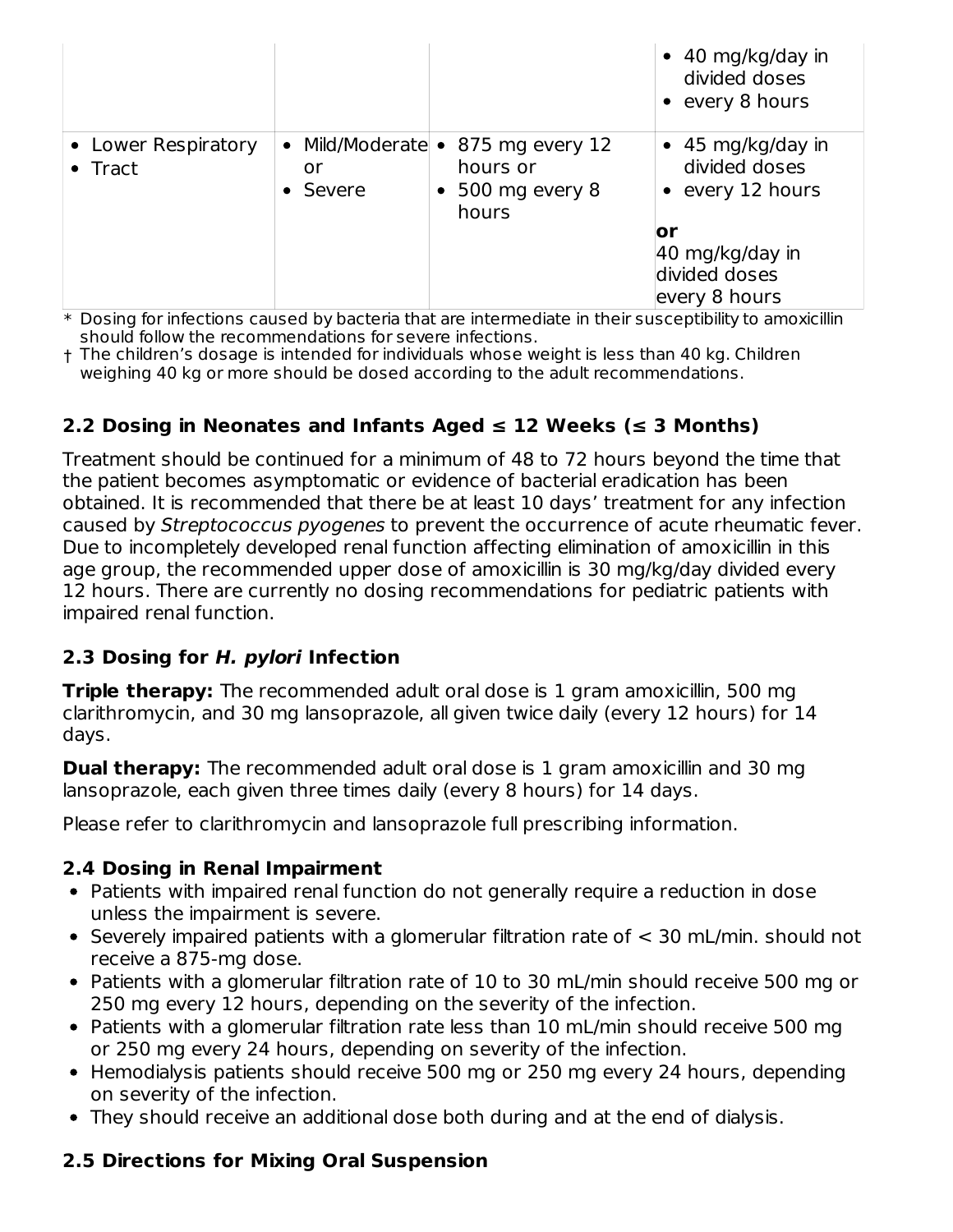Tap bottle until all powder flows freely. Add approximately 1/3 of the total amount of water for reconstitution (see Table 2) and shake vigorously to wet powder. Add remainder of the water and again shake vigorously.

| <b>Strength</b>                | <b>Bottle Size</b> | <b>Amount of Water</b><br><b>Required for</b><br><b>Reconstitution</b> |
|--------------------------------|--------------------|------------------------------------------------------------------------|
| Oral Suspension 125 mg/5<br>mL | 80 mL              | 55 mL                                                                  |
|                                | 100 mL             | 68 mL                                                                  |
|                                | 150 mL             | 102 mL                                                                 |
| Oral Suspension 200 mg/5<br>mL | 50 mL              | 34 mL                                                                  |
|                                | 75 mL              | 51 mL                                                                  |
|                                | 100 mL             | 68 mL                                                                  |
| Oral Suspension 250 mg/5<br>mL | 80 mL              | 55 mL                                                                  |
|                                | 100 mL             | 68 mL                                                                  |
|                                | 150 mL             | 102 mL                                                                 |
| Oral Suspension 400 mg/5<br>mL | 50 mL              | 34 mL                                                                  |
|                                | 75 mL              | 51 mL                                                                  |
|                                | 100 mL             | 68 mL                                                                  |

### **Table 2. Amount of Water for Mixing Oral Suspension**

After reconstitution, the required amount of suspension should be placed directly on the child's tongue for swallowing. Alternate means of administration are to add the required amount of suspension to formula, milk, fruit juice, water, ginger ale, or cold drinks. These preparations should then be taken immediately.

**NOTE:** SHAKE ORAL SUSPENSION WELL BEFORE USING. Keep bottle tightly closed. Any unused portion of the reconstituted suspension must be discarded after 14 days. Refrigeration is preferable, but not required.

# **3 DOSAGE FORMS AND STRENGTHS**

### **Capsules:** 250 mg, 500 mg.

Each amoxicillin capsule, with yellow opaque cap and body, contains 250 mg or 500 mg amoxicillin as the trihydrate. The 250 mg capsule is imprinted AMOX 250 on one side and GG 848 on the other side; the 500 mg capsule is imprinted AMOX 500 on one side and GG 849 on the other side.

**Tablets:** 500 mg, 875 mg **.**

Each film coated tablet contains 500 mg or 875 mg amoxicillin as the trihydrate. The tablets are oval-shaped and white to yellowish. The 500 mg tablet is unscored, embossed GG-961 on one side and 500 on the other side. The 875 mg tablet is scored and embossed GG-962 on one side and 875 on the other side.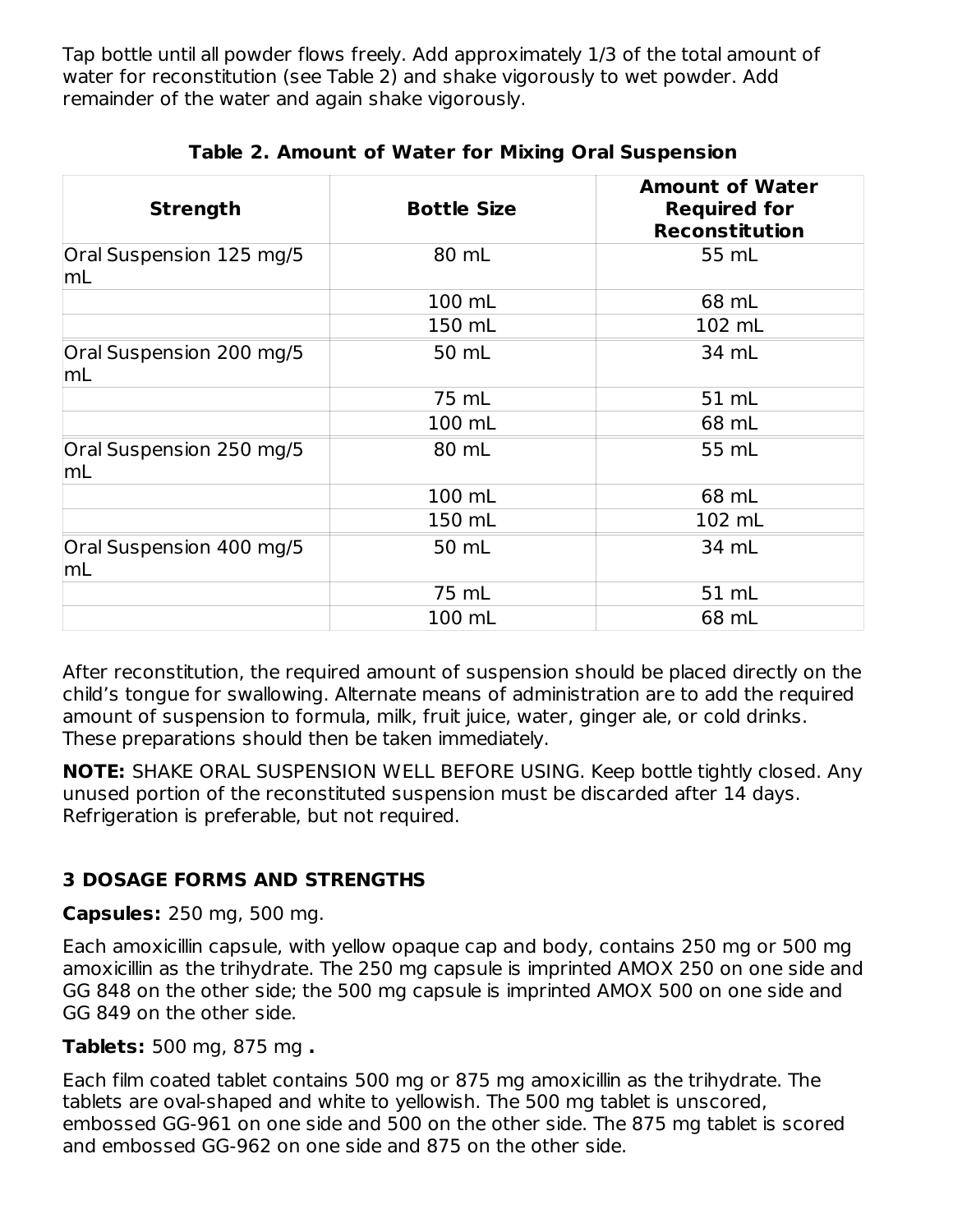**For Oral Suspension:** 125 mg/5 mL, 200 mg/5 mL, 250 mg/5 mL, 400 mg/5 mL.

Each 5 mL of reconstituted suspension contains 125 mg, 200 mg, 250 mg or 400 mg amoxicillin as the trihydrate.

### **4 CONTRAINDICATIONS**

Amoxicillin is contraindicated in patients who have experienced a serious hypersensitivity reaction (e.g., anaphylaxis or Stevens-Johnson syndrome) to amoxicillin or to other βlactam antibiotics (e.g., penicillins and cephalosporins).

### **5 WARNINGS AND PRECAUTIONS**

### **5.1 Anaphylactic Reactions**

Serious and occasionally fatal hypersensitivity (anaphylactic) reactions have been reported in patients on penicillin therapy including amoxicillin. Although anaphylaxis is more frequent following parenteral therapy, it has occurred in patients on oral penicillins. These reactions are more likely to occur in individuals with a history of penicillin hypersensitivity and/or a history of sensitivity to multiple allergens.

There have been reports of individuals with a history of penicillin hypersensitivity who have experienced severe reactions when treated with cephalosporins. Before initiating therapy with amoxicillin, careful inquiry should be made regarding previous hypersensitivity reactions to penicillins, cephalosporins, or other allergens. If an allergic reaction occurs, amoxicillin should be discontinued and appropriate therapy instituted.

### **5.2 Clostridium difficile Associated Diarrhea**

Clostridium difficile associated diarrhea (CDAD) has been reported with use of nearly all antibacterial agents, including amoxicillin, and may range in severity from mild diarrhea to fatal colitis. Treatment with antibacterial agents alters the normal flora of the colon leading to overgrowth of C. difficile.

C. difficile produces toxins A and B which contribute to the development of CDAD. Hypertoxin-producing strains of C. difficile cause increased morbidity and mortality, as these infections can be refractory to antimicrobial therapy and may require colectomy. CDAD must be considered in all patients who present with diarrhea following antibacterial use.

Careful medical history is necessary since CDAD has been reported to occur over 2 months after the administration of antibacterial agents.

If CDAD is suspected or confirmed, ongoing antibiotic use not directed against C. difficile may need to be discontinued. Appropriate fluid and electrolyte management, protein supplementation, antibiotic treatment of C. difficile, and surgical evaluation should be instituted as clinically indicated.

### **5.3 Development of Drug-Resistant Bacteria**

Prescribing amoxicillin in the absence of a proven or strongly suspected bacterial infection is unlikely to provide benefit to the patient, and increases the risk of the development of drug-resistant bacteria.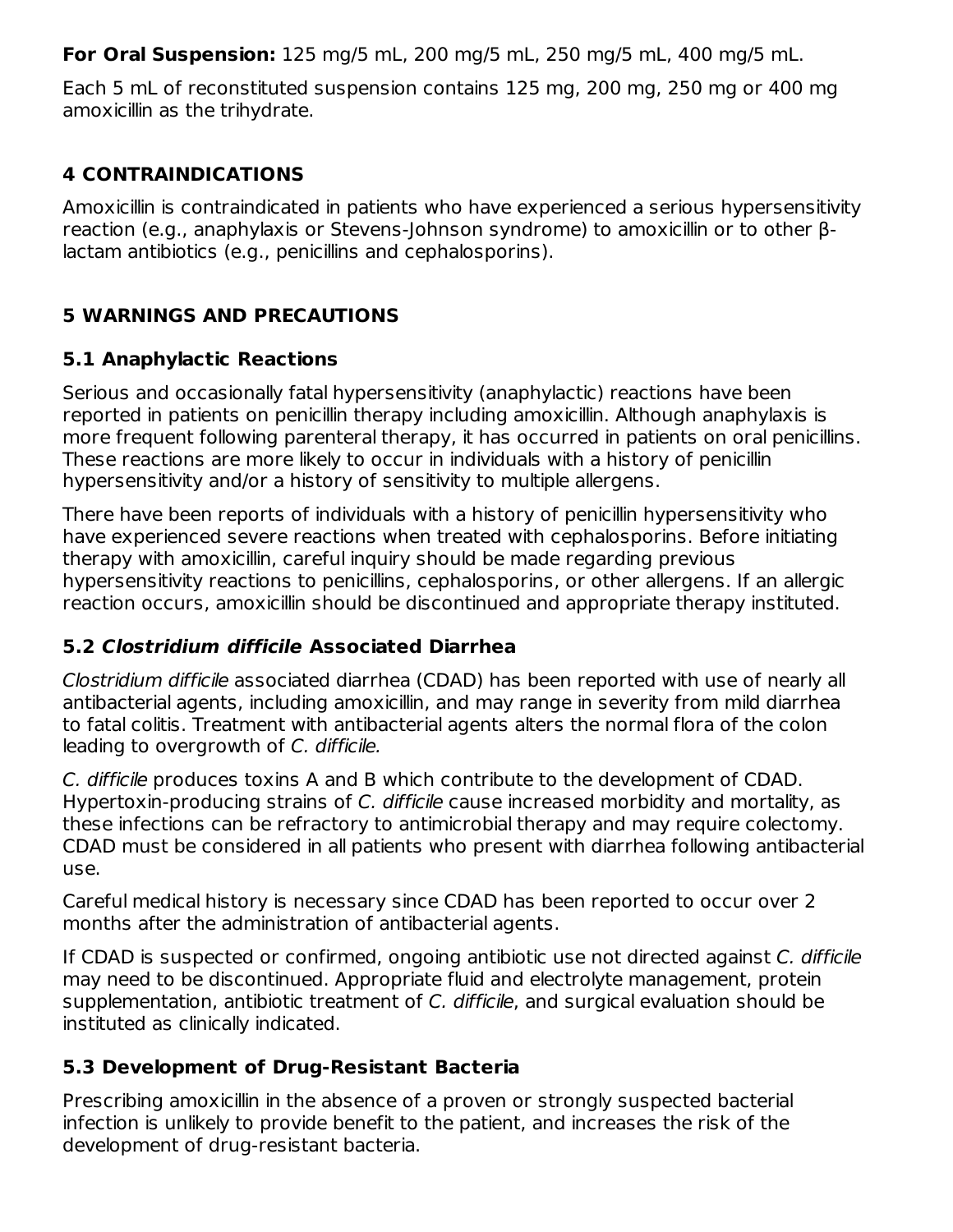### **5.4 Use in Patients With Mononucleosis**

A high percentage of patients with mononucleosis who receive amoxicillin develop an erythematous skin rash. Thus amoxicillin should not be administered to patients with mononucleosis.

# **6 ADVERSE REACTIONS**

The following are discussed in more detail in other sections of the labeling:

- Anaphylactic reactions [see Warnings and Precautions (5.1)]
- CDAD *[see Warnings and Precautions (5.2)]*

### **6.1 Clinical Trials Experience**

Because clinical trials are conducted under widely varying conditions, adverse reaction rates observed in the clinical trials of a drug cannot be directly compared to rates in the clinical trials of another drug and may not reflect the rates observed in practice.

The most common adverse reactions  $(>1\%)$  observed in clinical trials of amoxicillin capsules, tablets or oral suspension were diarrhea, rash, vomiting, and nausea.

**Triple therapy**: The most frequently reported adverse events for patients who received triple therapy (amoxicillin/clarithromycin/ lansoprazole) were diarrhea (7%), headache (6%), and taste perversion (5%).

**Dual therapy**: The most frequently reported adverse events for patients who received double therapy amoxicillin/lansoprazole were diarrhea (8%) and headache (7%). For more information on adverse reactions with clarithromycin or lansoprazole, refer to the Adverse Reactions section of their package inserts.

### **6.2 Postmarketing or Other Experience**

In addition to adverse events reported from clinical trials, the following events have been identified during postmarketing use of penicillins. Because they are reported voluntarily from a population of unknown size, estimates of frequency cannot be made. These events have been chosen for inclusion due to a combination of their seriousness, frequency of reporting, or potential causal connection to amoxicillin.

- **Infections and Infestations:** Mucocutaneous candidiasis.
- **Gastrointestinal:** Black hairy tongue, and hemorrhagic/pseudomembranous colitis. Onset of pseudomembranous colitis symptoms may occur during or after antibacterial treatment [see Warnings and Precautions (5.2)] .
- **Hypersensitivity Reactions:** Anaphylaxis [see Warnings and Precautions (5.1)] . Serum sickness–like reactions, erythematous maculopapular rashes, erythema multiforme, Stevens-Johnson syndrome, exfoliative dermatitis, toxic epidermal necrolysis, acute generalized exanthematous pustulosis, hypersensitivity vasculitis, and urticaria have been reported.
- **Liver:** A moderate rise in AST and/or ALT has been noted, but the significance of this finding is unknown. Hepatic dysfunction including cholestatic jaundice, hepatic cholestasis and acute cytolytic hepatitis have been reported.
- **Renal:** Crystalluria has been reported [see Overdosage ( 10)] .
- **Hemic and Lymphatic Systems:** Anemia, including hemolytic anemia, thrombocytopenia, thrombocytopenic purpura, eosinophilia, leukopenia, and agranulocytosis have been reported. These reactions are usually reversible on discontinuation of therapy and are believed to be hypersensitivity phenomena.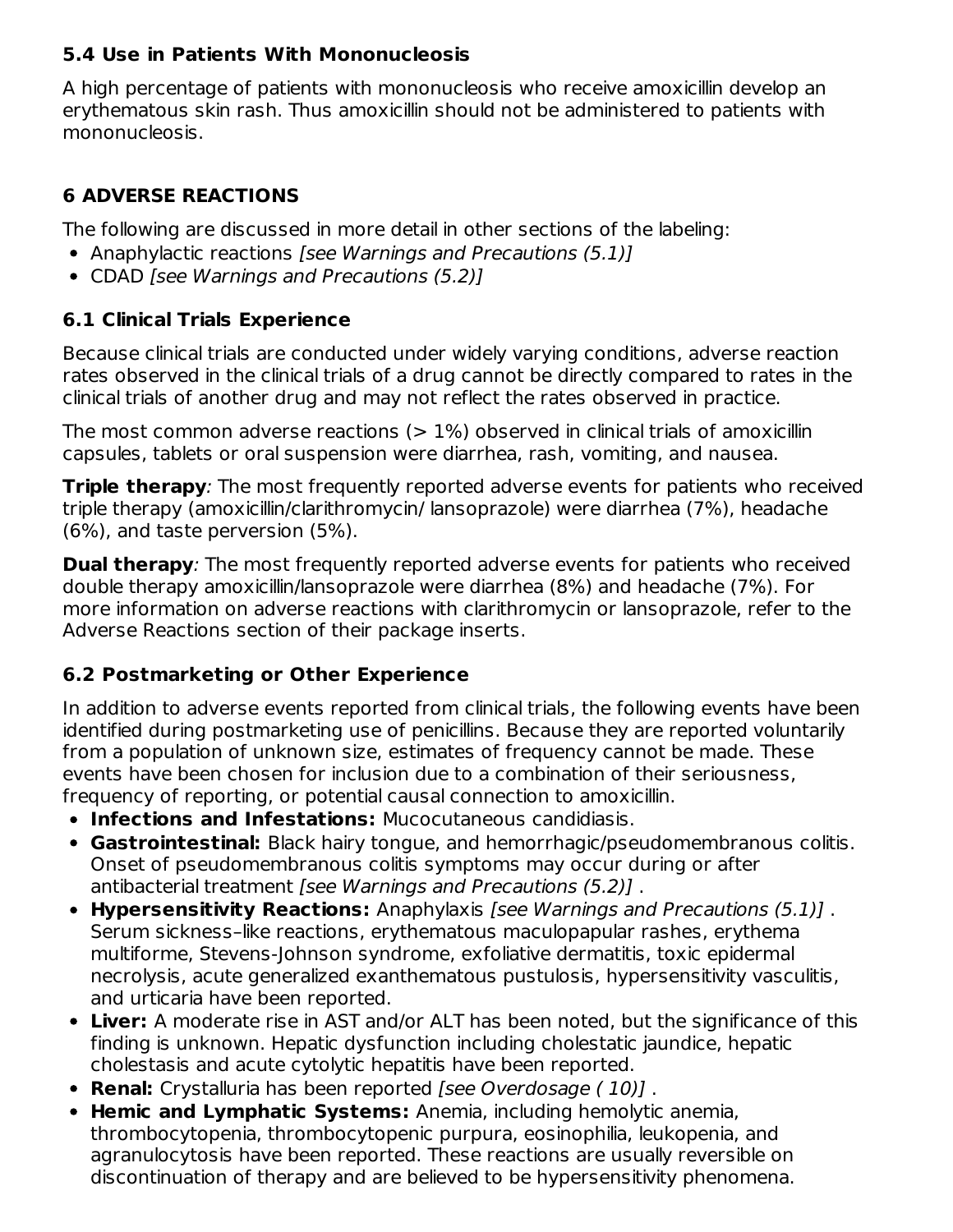- **Central Nervous System:** Reversible hyperactivity, agitation, anxiety, insomnia, confusion, convulsions, behavioral changes, and/or dizziness have been reported.
- **Miscellaneous:** Tooth discoloration (brown, yellow, or gray staining) has been reported. Most reports occurred in pediatric patients. Discoloration was reduced or eliminated with brushing or dental cleaning in most cases.

# **7 DRUG INTERACTIONS**

# **7.1 Probenecid**

Probenecid decreases the renal tubular secretion of amoxicillin. Concurrent use of amoxicillin and probenecid may result in increased and prolonged blood levels of amoxicillin.

# **7.2 Oral Anticoagulants**

Abnormal prolongation of prothrombin time (increased international normalized ratio [INR]) has been reported in patients receiving amoxicillin and oral anticoagulants. Appropriate monitoring should be undertaken when anticoagulants are prescribed concurrently. Adjustments in the dose of oral anticoagulants may be necessary to maintain the desired level of anticoagulation.

# **7.3 Allopurinol**

The concurrent administration of allopurinol and amoxicillin increases the incidence of rashes in patients receiving both drugs as compared to patients receiving amoxicillin alone. It is not known whether this potentiation of amoxicillin rashes is due to allopurinol or the hyperuricemia present in these patients.

# **7.4 Oral Contraceptives**

Amoxicillin may affect the gut flora, leading to lower estrogen reabsorption and reduced efficacy of combined oral estrogen/progesterone contraceptives.

# **7.5 Other Antibacterials**

Chloramphenicol, macrolides, sulfonamides, and tetracyclines may interfere with the bactericidal effects of penicillin. This has been demonstrated in vitro; however, the clinical significance of this interaction is not well documented.

# **7.6 Effects on Laboratory Tests**

High urine concentrations of ampicillin may result in false-positive reactions when testing for the presence of glucose in urine using CLINITEST®, Benedict's Solution, or Fehling's Solution. Since this effect may also occur with amoxicillin, it is recommended that glucose tests based on enzymatic glucose oxidase reactions (such as CLINISTIX®) be used.

Following administration of ampicillin or amoxicillin to pregnant women, a transient decrease in plasma concentration of total conjugated estriol, estriol-glucuronide, conjugated estrone, and estradiol has been noted.

# **8 USE IN SPECIFIC POPULATIONS**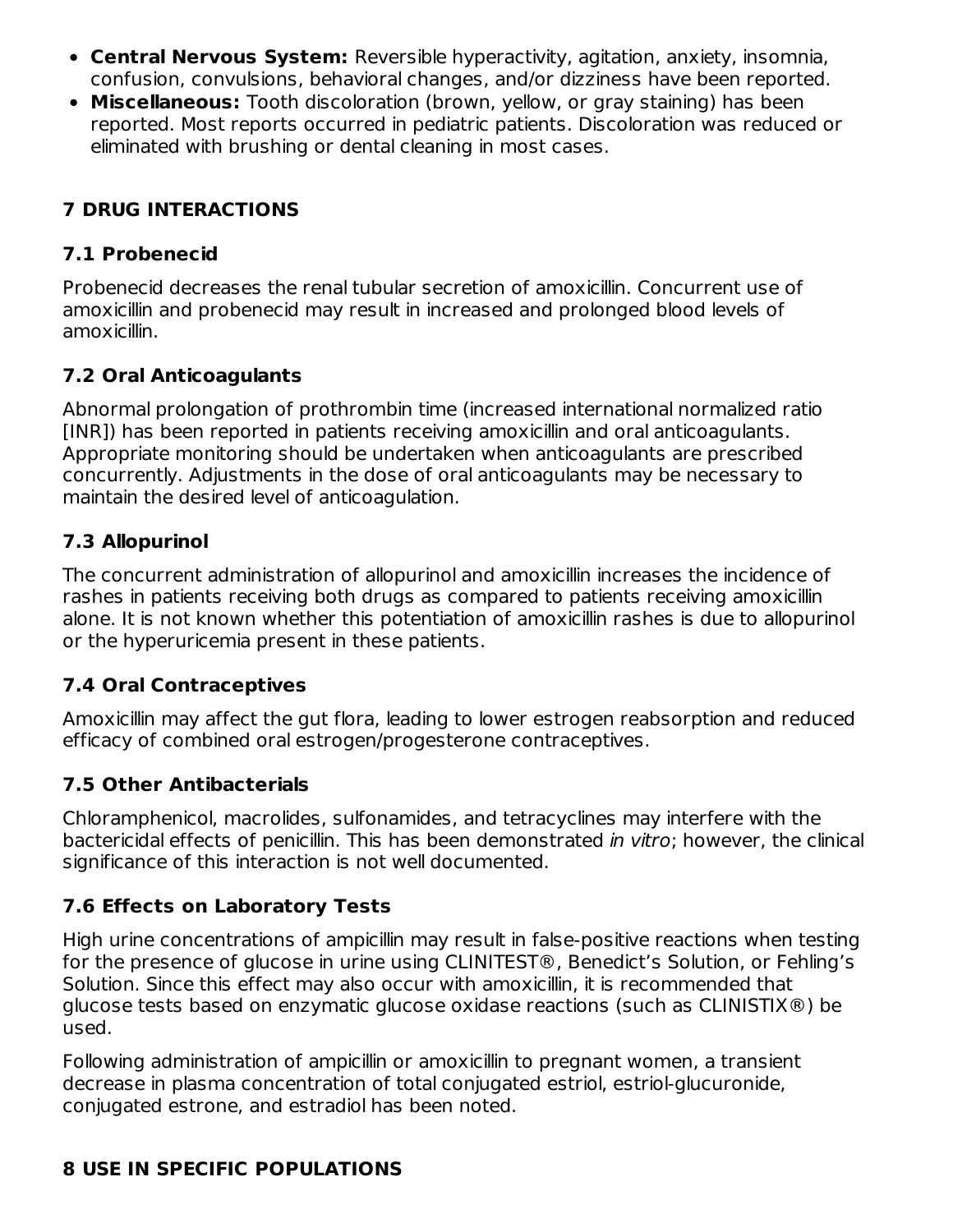### **8.1 Pregnancy**

Teratogenic Effects: Pregnancy Category B. Reproduction studies have been performed in mice and rats at doses up to 2000 mg/kg (3 and 6 times the 3 g human dose, based on body surface area). There was no evidence of harm to the fetus due to amoxicillin. There are, however, no adequate and well-controlled studies in pregnant women. Because animal reproduction studies are not always predictive of human response, amoxicillin should be used during pregnancy only if clearly needed.

# **8.2 Labor and Delivery**

Oral ampicillin is poorly absorbed during labor. It is not known whether use of amoxicillin in humans during labor or delivery has immediate or delayed adverse effects on the fetus, prolongs the duration of labor, or increases the likelihood of the necessity for an obstetrical intervention.

# **8.3 Nursing Mothers**

Penicillins have been shown to be excreted in human milk. Amoxicillin use by nursing mothers may lead to sensitization of infants. Caution should be exercised when amoxicillin is administered to a nursing woman.

# **8.4 Pediatric Use**

Because of incompletely developed renal function in neonates and young infants, the elimination of amoxicillin may be delayed. Dosing of amoxicillin should be modified in pediatric patients 12 weeks or younger ( $\leq$  3 months). [See Dosage and Administration ( 2.2).]

# **8.5 Geriatric Use**

An analysis of clinical studies of amoxicillin was conducted to determine whether subjects aged 65 and over respond differently from younger subjects. These analyses have not identified differences in responses between the elderly and younger patients, but a greater sensitivity of some older individuals cannot be ruled out.

This drug is known to be substantially excreted by the kidney, and the risk of toxic reactions to this drug may be greater in patients with impaired renal function. Because elderly patients are more likely to have decreased renal function, care should be taken in dose selection, and it may be useful to monitor renal function.

# **8.6 Dosing in Renal Impairment**

Amoxicillin is primarily eliminated by the kidney and dosage adjustment is usually required in patients with severe renal impairment (GFR <30 mL/min). See Dosing in Renal Impairment ( 2.4) for specific recommendations in patients with renal impairment.

# **10 OVERDOSAGE**

In case of overdosage, discontinue medication, treat symptomatically, and institute supportive measures as required. A prospective study of 51 pediatric patients at a poison-control center suggested that overdosages of less than 250 mg/kg of amoxicillin are not associated with significant clinical symptoms.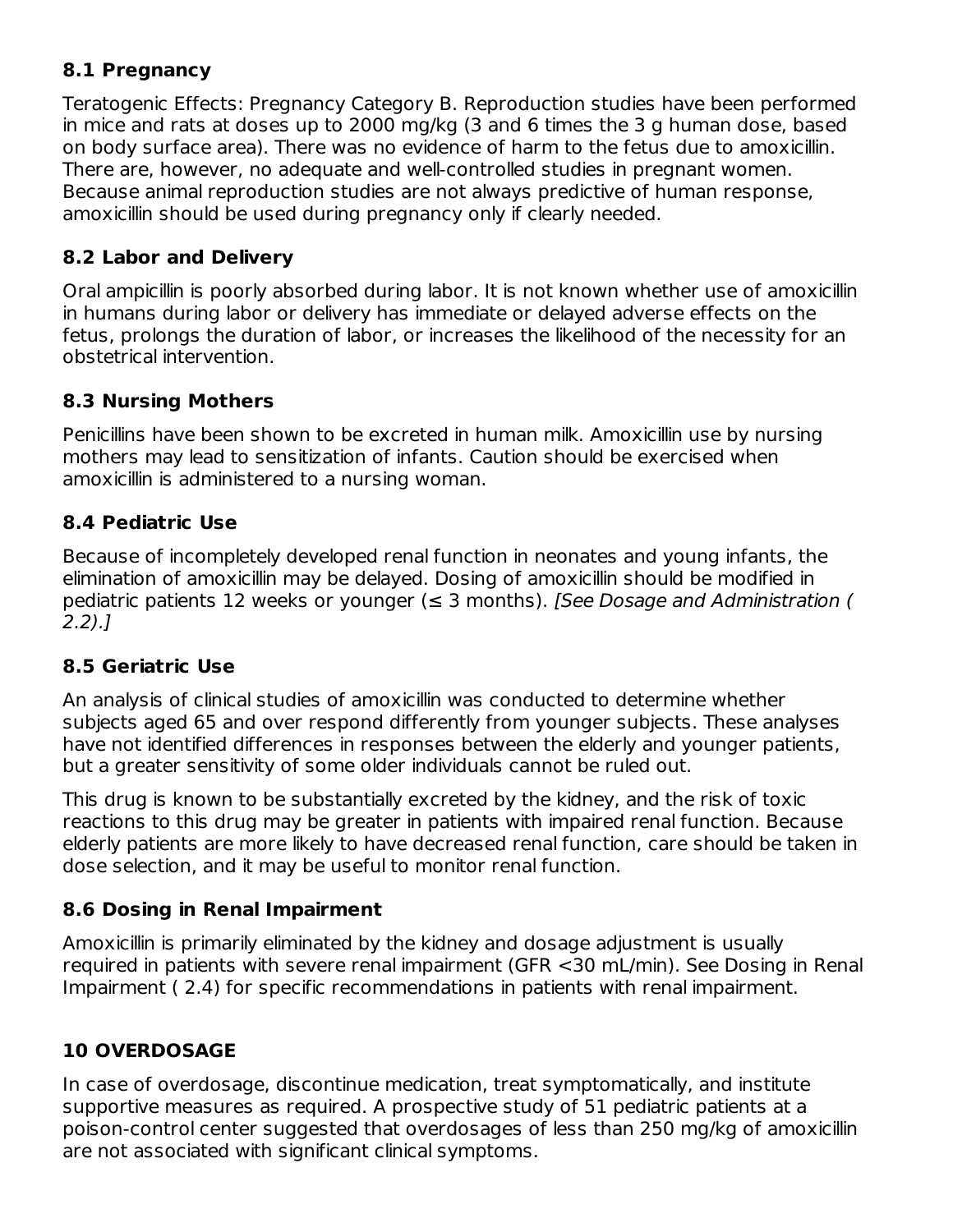Interstitial nephritis resulting in oliguric renal failure has been reported in a small number of patients after overdosage with amoxicillin  $^1$ .

Crystalluria, in some cases leading to renal failure, has also been reported after amoxicillin overdosage in adult and pediatric patients. In case of overdosage, adequate fluid intake and diuresis should be maintained to reduce the risk of amoxicillin crystalluria.

Renal impairment appears to be reversible with cessation of drug administration. High blood levels may occur more readily in patients with impaired renal function because of decreased renal clearance of amoxicillin. Amoxicillin may be removed from circulation by hemodialysis.

# **11 DESCRIPTION**

Formulations of amoxicillin contain amoxicillin, a semisynthetic antibiotic, an analog of ampicillin, with a broad spectrum of bactericidal activity against many Gram-positive and Gram-negative microorganisms.

Chemically, it is  $(2 S, 5 R, 6 R)$ -6- $[(R)$ - $(-)$ -2-amino-2- $(p-hydroxyphenyl)$ acetamido]-3,3dimethyl-7-oxo-4- thia-1-azabicyclo[3.2.0]heptane-2-carboxylic acid trihydrate. It may be represented structurally as:



The amoxicillin molecular formula is C  $_{16}$ H  $_{19}$ N  $_{3}$ O  $_{5}$ S  $\bullet$  3H  $_{2}$ O, and the molecular weight is 419.45.

#### **Amoxicillin Capsules, USP:**

Each amoxicillin capsule, with yellow opaque cap and body, contains 250 mg or 500 mg amoxicillin as the trihydrate. The 250 mg capsule is imprinted AMOX 250 on one side and GG 848 on the other side; the 500 mg capsule is imprinted AMOX 500 on one side and GG 849 on the other side. Inactive ingredients: Capsule shells - yellow ferric oxide, titanium dioxide, gelatin, black ferric oxide, shellac, propylene glycol, potassium hydroxide and ammonium hydroxide; Capsule contents - cellulose microcrystalline and magnesium stearate.

Meets USP Dissolution Test 2.

### **Amoxicillin Tablets, USP:**

Each film coated tablet contains 500 mg or 875 mg amoxicillin as the trihydrate. The tablets are oval-shaped and white to yellowish. The 500 mg tablet is unscored, embossed GG-961 on one side and 500 on the other side. The 875 mg tablet is scored and embossed GG-962 on one side and 875 on the other side. In addition each amoxicillin tablet contains these inactive ingredients: colloidal silicon dioxide,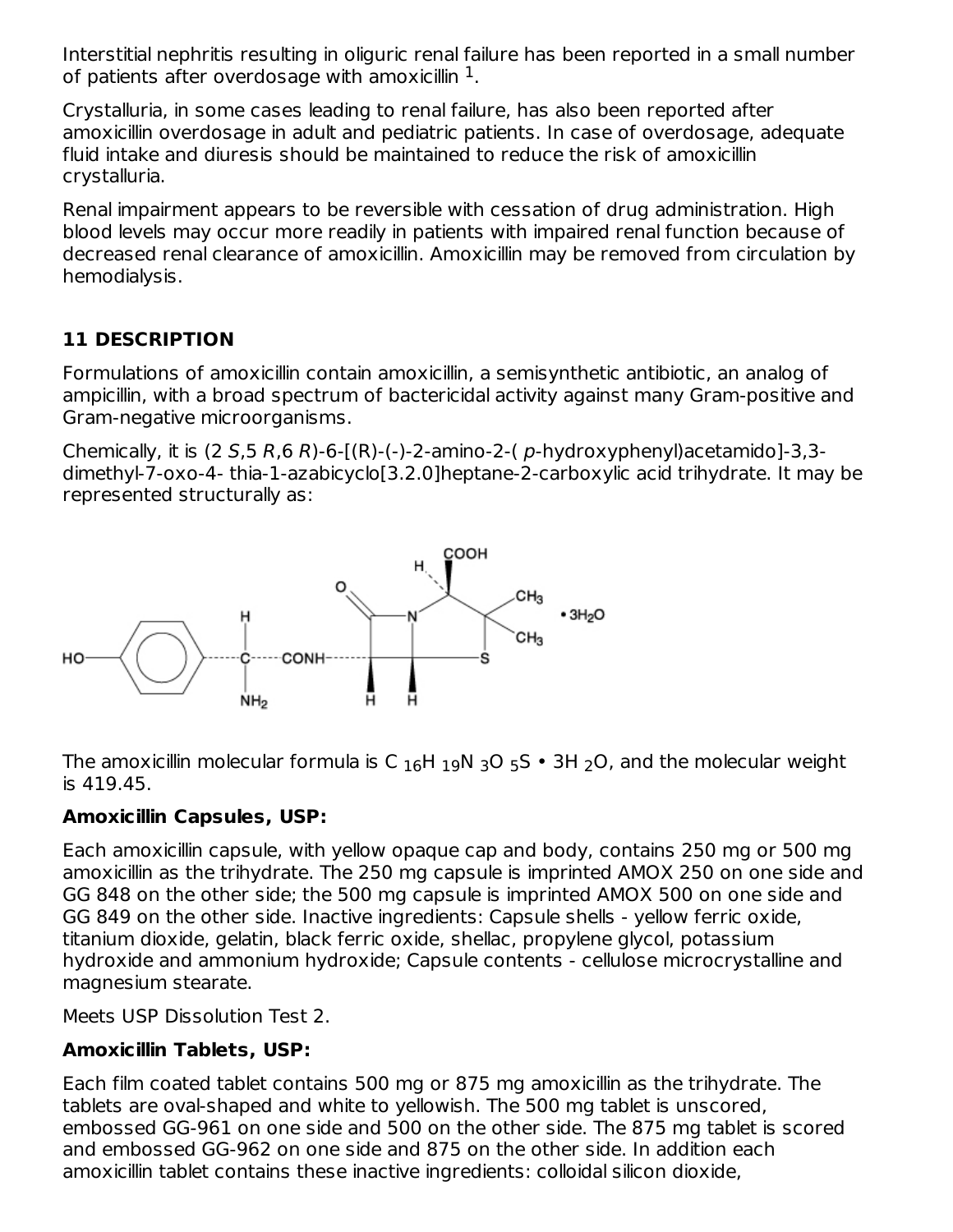crospovidone, ethylcellulose aqueous dispersion, hypromellose, magnesium stearate, microcrystalline cellulose, sodium starch glycolate, talc, triethyl citrate, and titanium dioxide.

# **Amoxicillin for Oral Suspension, USP:**

Each 5 mL of reconstituted suspension contains 125 mg, 200 mg, 250 mg or 400 mg amoxicillin as the trihydrate. Each 5 mL of the 125 mg, 200 mg, 250 mg, and 400 mg reconstituted suspension contains 0.30 mEq (6.95 mg) of sodium.

Amoxicillin trihydrate for oral suspension 125 mg/5 mL, 200 mg/5 mL, 250 mg/5 mL and 400 mg/5 mL are fruity flavored pink suspensions. Inactive ingredients: anhydrous citric acid, colloidal silicon dioxide, flavorings: raspberry, strawberry, refrachessement, FD&C Red 40, sodium benzoate, sodium citrate, sucrose, and xantham gum.

# **12 CLINICAL PHARMACOLOGY**

# **12.1 Mechanism of Action**

Amoxicillin is an antibacterial drug. [see Microbiology ( 12.4)].

# **12.3 Pharmacokinetics**

Absorption: Amoxicillin is stable in the presence of gastric acid and is rapidly absorbed after oral administration. The effect of food on the absorption of amoxicillin from the tablets and suspension of amoxicillin has been partially investigated; 400-mg and 875 mg formulations have been studied only when administered at the start of a light meal.

Orally administered doses of 250-mg and 500-mg amoxicillin capsules result in average peak blood levels 1 to 2 hours after administration in the range of 3.5 mcg/mL to 5 mcg/mL and 5.5 mcg/mL to 7.5 mcg/mL, respectively.

Mean amoxicillin pharmacokinetic parameters from an open, two-part, single-dose crossover bioequivalence study in 27 adults comparing 875 mg of amoxicillin with 875 mg of amoxicillin and clavulanate potassium showed that the 875-mg tablet of amoxicillin produces an AUC  $_{0-\infty}$  of 35.4  $\pm$  8.1 mcg•hr/mL and a C  $_{\sf max}$  of 13.8  $\pm$  4.1 mcg/mL. Dosing was at the start of a light meal following an overnight fast.

Orally administered doses of amoxicillin suspension, 125 mg/5 mL and 250 mg/5 mL, result in average peak blood levels 1 to 2 hours after administration in the range of 1.5 mcg/mL to 3 mcg/mL and 3.5 mcg/mL to 5 mcg/mL, respectively.

Oral administration of single doses of 400-mg chewable tablets and 400 mg/5 mL suspension of amoxicillin to 24 adult volunteers yielded comparable pharmacokinetic data:

| Table 3. Mean Pharmacokinetic Parameters of Amoxicillin (400 mg chewable |  |
|--------------------------------------------------------------------------|--|
| tablets and 400 mg/5 mL suspension) in Healthy Adults                    |  |

| $Dose^*$                                  | AUC $_{0-\infty}$ (mcg •<br>hr/mL) | C $_{\text{max}}$ (mcg/mL) <sup>†</sup> |
|-------------------------------------------|------------------------------------|-----------------------------------------|
| Amoxicillin                               | Amoxicillin $(\pm S.D.)$           | Amoxicillin $(\pm S.D.)$                |
| $ 400 \text{ mg}$ (5 mL of<br>suspension) | 17.1(3.1)                          | 5.92(1.62)                              |
| $ 400 \text{ mg}$ (1 chewable             | 17.9(2.4)                          | 5.18(1.64)                              |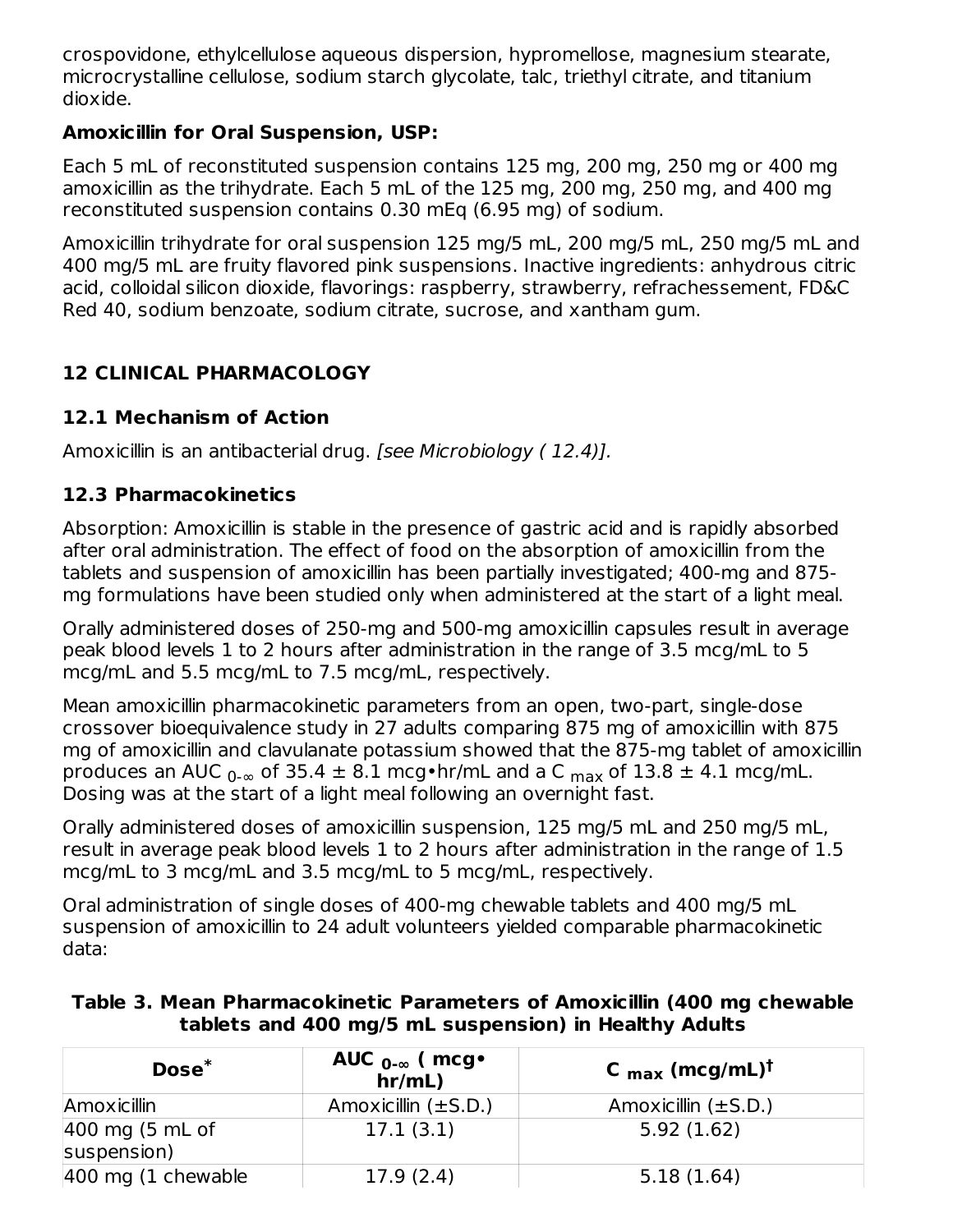| tablet) |
|---------|
|---------|

\* Administered at the start of a light meal.

† Mean values of 24 normal volunteers. Peak concentrations occurred approximately 1 hour after the dose.

Distribution: Amoxicillin diffuses readily into most body tissues and fluids, with the exception of brain and spinal fluid, except when meninges are inflamed. In blood serum, amoxicillin is approximately 20% protein-bound. Following a 1-gram dose and utilizing a special skin window technique to determine levels of the antibiotic, it was noted that therapeutic levels were found in the interstitial fluid.

Metabolism and Excretion: The half-life of amoxicillin is 61.3 minutes. Approximately 60% of an orally administered dose of amoxicillin is excreted in the urine within 6 to 8 hours. Detectable serum levels are observed up to 8 hours after an orally administered dose of amoxicillin. Since most of the amoxicillin is excreted unchanged in the urine, its excretion can be delayed by concurrent administration of probenecid [see DRUG INTERACTIONS  $(7.1)$ .

### **12.4 Microbiology**

#### Mechanism of Action

Amoxicillin is similar to penicillin in its bactericidal action against susceptible bacteria during the stage of active multiplication. It acts through the inhibition of cell wall biosynthesis that leads to the death of the bacteria.

Mechanism of Resistance

Resistance to amoxicillin is mediated primarily through enzymes called beta-lactamases that cleave the beta-lactam ring of amoxicillin, rendering it inactive.

Amoxicillin has been shown to be active against most isolates of the bacteria listed below, both in vitro and in clinical infections as described in the INDICATIONS AND USAGE section.

| <b>Gram-Positive Bacteria</b>                    | <b>Gram-Negative Bacteria</b> |
|--------------------------------------------------|-------------------------------|
| Enterococcus faecalis                            | Escherichia coli              |
| Staphylococcus spp.                              | Haemophilus influenzae        |
| Streptococcus pneumoniae                         | Helicobacter pylori           |
| Streptococcus spp (alpha and beta-<br>hemolytic) | Proteus mirabilis             |

#### Susceptibility Test Methods

When available, the clinical microbiology laboratory should provide cumulative in vitro susceptibility test results for antimicrobial drugs used in local hospitals and practice areas to the physician as periodic reports that describe the susceptibility profile of nosocomial and community-acquired pathogens. These reports should aid the physician in selecting the most effective antimicrobial.

Dilution Techniques: Quantitative methods are used to determine antimicrobial minimum inhibitory concentrations (MICs). These MICs provide estimates of the susceptibility of bacteria to antimicrobial compounds. The MICs should be determined using a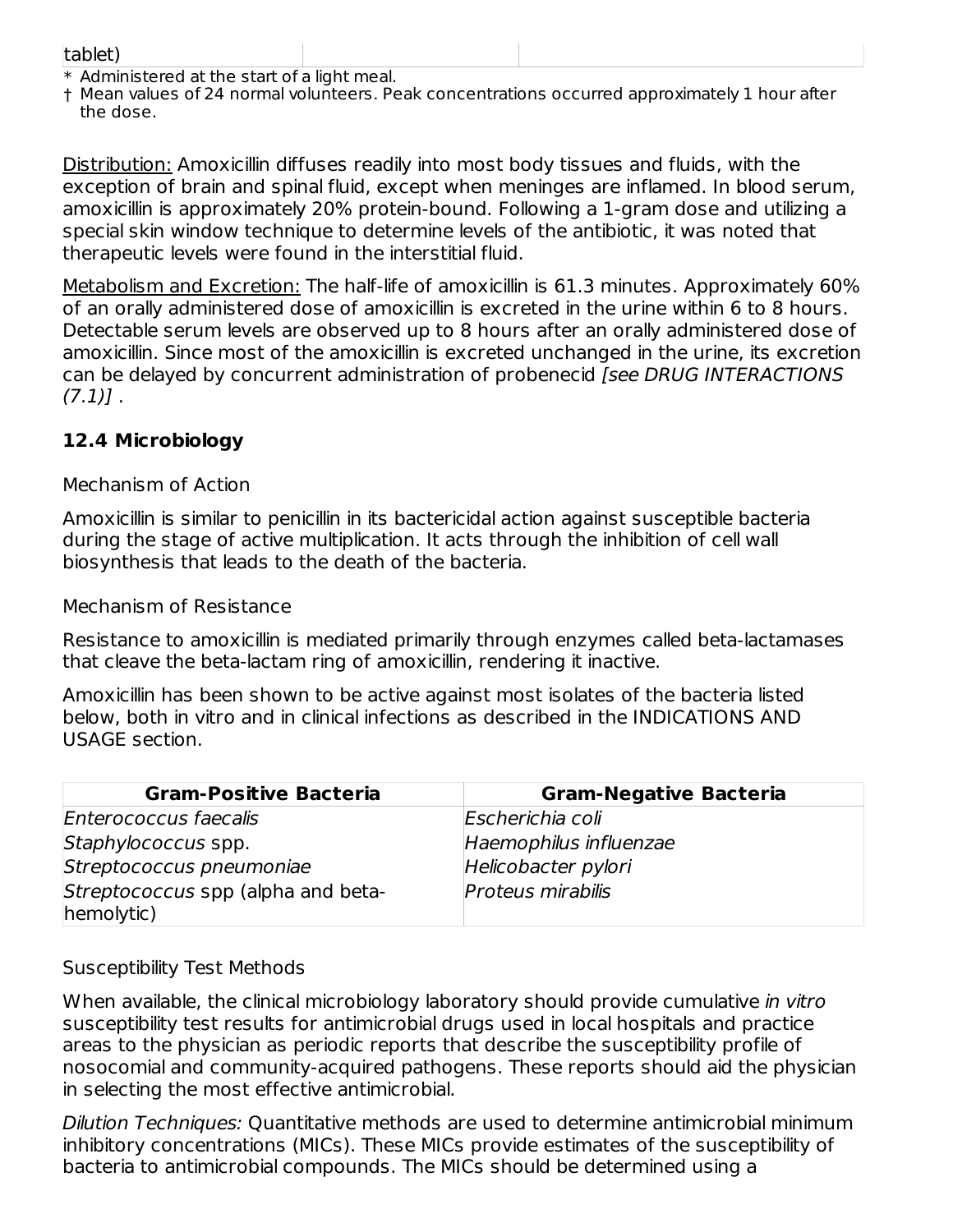standardized test method -(broth or agar)  $2.4$ . The MIC values should be interpreted according to the criteria in Table 4.

Diffusion Techniques: Quantitative methods that require measurement of zone diameters can also provide reproducible estimates of the susceptibility of bacteria to antimicrobial compounds  $^{3,4}$ . The zone size should be determined using a standardized test method <sup>3</sup>.

Susceptibility to amoxicillin of Enterococcus spp., Enterobacteriaceae, and H. influenzae, may be inferred by testing ampicillin <sup>4</sup>. Susceptibility to amoxicillin of Staphylococcus spp., and beta-hemolytic *Streptococcus* spp., may be inferred by testing penicillin <sup>4</sup>. The majority of isolates of Enterococcus spp. that are resistant to ampicillin or amoxicillin produce a TEM-type beta-lactamase. A beta-lactamase test can provide a rapid means of determining resistance to ampicillin and amoxicillin  $4$ .

Susceptibility to amoxicillin of Streptococcus pneumoniae (non-meningitis isolates) may be inferred by testing penicillin or oxacillin  $4$ . The interpretive criteria for S. pneumoniae to amoxicillin are provided in Table 4  $4$ .

|                                                                            |          | Minimum Inhibitory Concentration<br>(mcq/mL) |          |  | Disk Diffusion (zone diameter in<br>mm)                               |  |  |
|----------------------------------------------------------------------------|----------|----------------------------------------------|----------|--|-----------------------------------------------------------------------|--|--|
|                                                                            |          |                                              |          |  | Susceptible Intermediate Resistant Susceptible Intermediate Resistant |  |  |
| Streptococcus<br>pneumoniae<br>$ $ (non-<br>meningitis<br>$is$ olates) $*$ | $\leq$ 2 |                                              | $\geq 8$ |  |                                                                       |  |  |

**Table 4. Susceptibility Interpretive Criteria for Amoxicillin**

 $*$  S. pneumoniae should be tested using a 1-mcg oxacillin disk. Isolates with oxacillin zone sizes of  $\geq 20$ mm are susceptible to amoxicillin. An amoxicillin MIC should be determined on isolates of S. pneumoniae with oxacillin zone sizes of  $\leq 19$  mm 4.

A report of "Susceptible" indicates the antimicrobial is likely to inhibit growth of the pathogen if the antimicrobial compound reaches a concentration at the infection site necessary to inhibit growth of the pathogen. A report of "Intermediate" indicates that the result should be considered equivocal, and, if the microorganism is not fully susceptible to alternative, clinically feasible drugs, the test should be repeated. This category implies possible clinical applicability in body sites where the drug is physiologically concentrated. This category also provides a buffer zone that prevents small uncontrolled technical factors from causing major discrepancies in interpretation. A report of "Resistant" indicates the antimicrobial is not likely to inhibit growth of the pathogen if the antimicrobial compound reaches the concentration usually achievable at the infection site; other therapy should be selected.

# Susceptibility Testing for Helicobacter pylori

Amoxicillin *in vitro* susceptibility testing methods for determining minimum inhibitory concentrations (MICs) and zone sizes have not been standardized, validated, or approved for testing H. pylori. Specimens for H. pylori and clarithromycin susceptibility test results should be obtained on isolates from patients who fail triple therapy. If clarithromycin resistance is found, a non-clarithromycin-containing regimen should be used.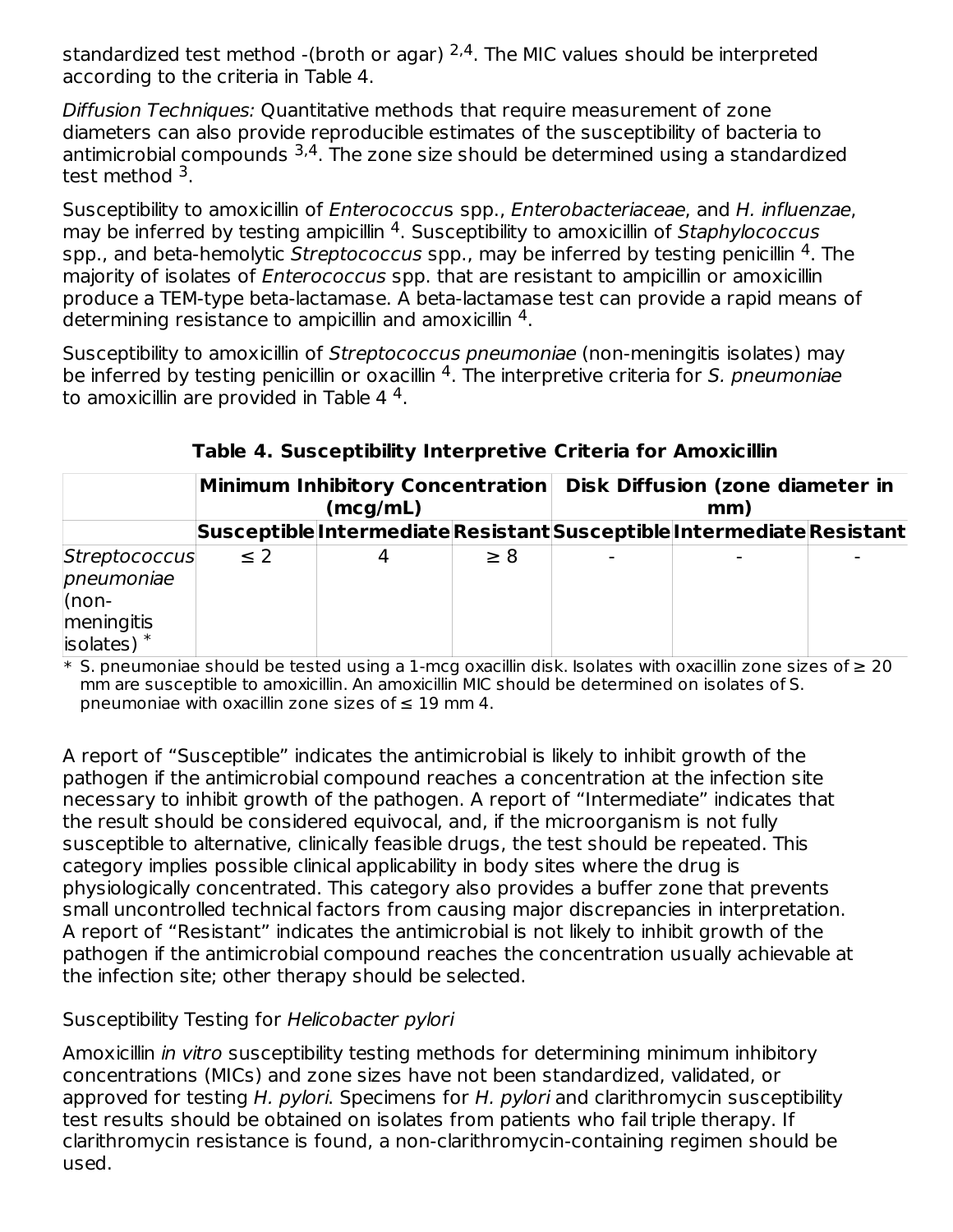### Quality Control:

Standardized susceptibility test procedures  $2,3,4$  require use of laboratory controls to monitor and ensure the accuracy and precision of the supplies and reagents used in the assay, and the techniques of the individuals performing the test control. Standard amoxicillin powder should provide the following range of MIC values provided in Table 5  $4.$  For the diffusion technique the criteria provided in Table 5 should be achieved.

**Table 5. Acceptable Quality Control Ranges for Amoxicillin \***

| <b>Quality Control</b><br><b>Microorganism</b>         | <b>Minimum Inhibitory</b><br><b>Concentrations</b><br>(mcg/mL) | <b>Disc Diffusion Zone</b><br>Diameter (mm) |  |  |
|--------------------------------------------------------|----------------------------------------------------------------|---------------------------------------------|--|--|
| Streptococcus<br>pneumoniae<br>ATCC <sup>†</sup> 49619 | 0.03 to 0.12                                                   |                                             |  |  |
| Klebsiella pneumoniae<br>ATCC <sup>†</sup> 700603      | >128                                                           |                                             |  |  |

\* QC limits for testing E. coli 35218 when tested on Haemophilus Test Medium (HTM) are ≥ 256 mcg/mL for amoxicillin; testing amoxicillin may help to determine if the isolate has maintained its ability to produce beta- lactamase 4.

† ATCC = American Type Culture Collection

# **13 NONCLINICAL TOXICOLOGY**

# **13.1 Carcinogenesis, Mutagenesis, Impairment of Fertility**

Long-term studies in animals have not been performed to evaluate carcinogenic potential. Studies to detect mutagenic potential of amoxicillin alone have not been conducted; however, the following information is available from tests on a 4:1 mixture of amoxicillin and clavulanate potassium. Amoxicillin and clavulanate potassium was nonmutagenic in the Ames bacterial mutation assay, and the yeast gene conversion assay. Amoxicillin and clavulanate potassium was weakly positive in the mouse lymphoma assay, but the trend toward increased mutation frequencies in this assay occurred at doses that were also associated with decreased cell survival. Amoxicillin and clavulanate potassium was negative in the mouse micronucleus test and in the dominant lethal assay in mice. Potassium clavulanate alone was tested in the Ames bacterial mutation assay and in the mouse micronucleus test, and was negative in each of these assays. In a multi-generation reproduction study in rats, no impairment of fertility or other adverse reproductive effects were seen at doses up to 500 mg/kg (approximately 2 times the 3 g human dose based on body surface area).

# **14 CLINICAL STUDIES**

# **14.1 H. pylori Eradication to Reduce the Risk of Duodenal Ulcer Recurrence**

Randomized, double-blind clinical studies performed in the United States in patients with H. pylori and duodenal ulcer disease (defined as an active ulcer or history of an ulcer within 1 year) evaluated the efficacy of lansoprazole in combination with amoxicillin capsules and clarithromycin tablets as triple 14-day therapy, or in combination with amoxicillin capsules as dual 14-day therapy, for the eradication of H. pylori. Based on the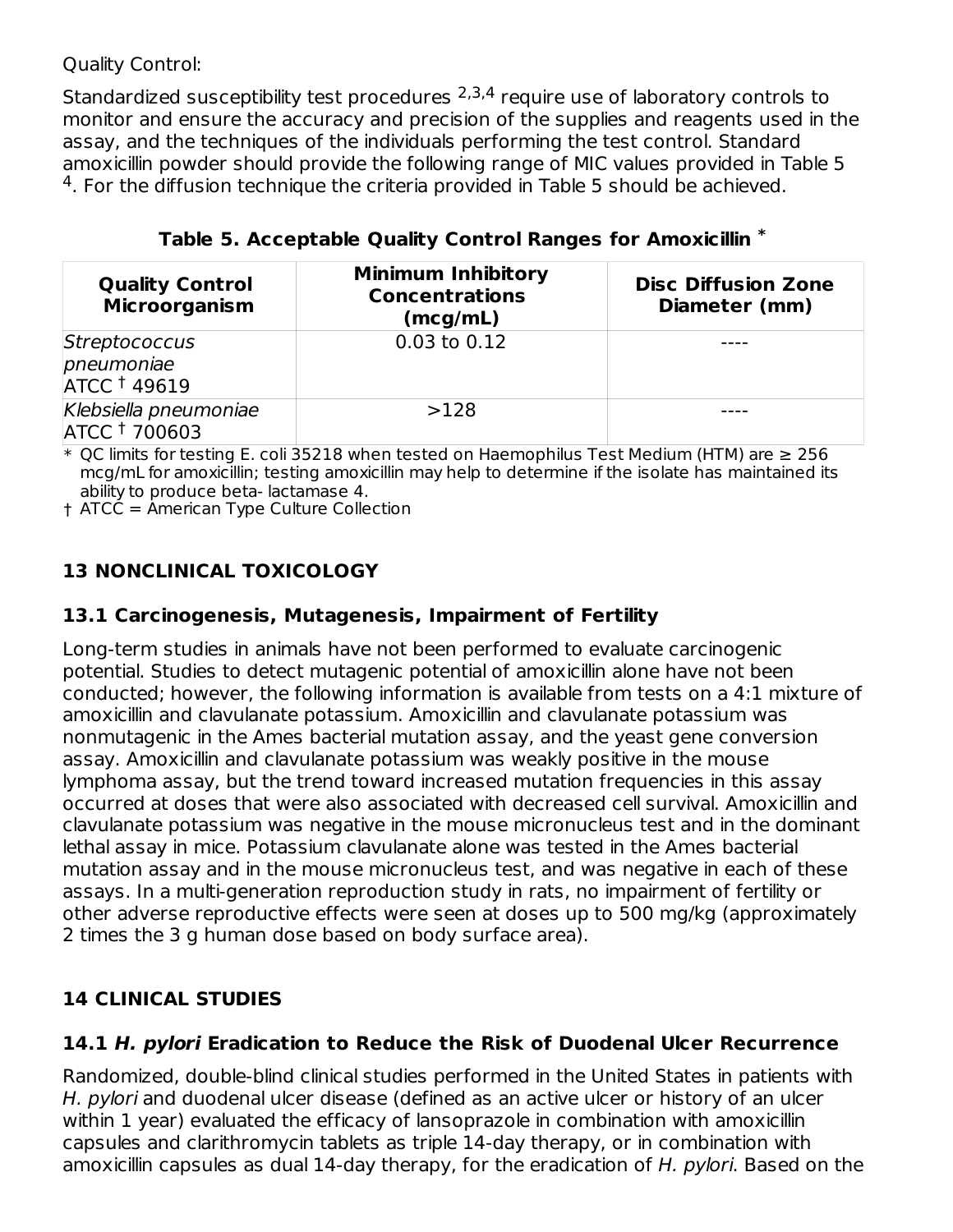results of these studies, the safety and efficacy of 2 different eradication regimens were established: **Triple therapy:** Amoxicillin 1 gram twice daily/clarithromycin 500 mg twice daily/lansoprazole 30 mg twice daily (see Table 6). **Dual therapy:** Amoxicillin 1 gram three times daily/lansoprazole 30 mg three times daily (see Table 7).

All treatments were for 14 days. H. pylori eradication was defined as 2 negative tests (culture and histology) at 4 to 6 weeks following the end of treatment. Triple therapy was shown to be more effective than all possible dual therapy combinations. Dual therapy was shown to be more effective than both monotherapies. Eradication of H. pylori has been shown to reduce the risk of duodenal ulcer recurrence.

|  |  |                             | Table 6. H. pylori Eradication Rates When Amoxicillin is Administered as Part |  |
|--|--|-----------------------------|-------------------------------------------------------------------------------|--|
|  |  | of a Triple Therapy Regimen |                                                                               |  |

| <b>Study</b> | <b>Triple Therapy</b><br><b>Evaluable Analysis*</b><br>[95% Confidence<br>Interval]<br>(number of patients) | <b>Triple Therapy</b><br>Intent-to-Treat Analysis <sup>t</sup><br>[95% Confidence<br>Interval]<br>(number of patients) |  |  |
|--------------|-------------------------------------------------------------------------------------------------------------|------------------------------------------------------------------------------------------------------------------------|--|--|
| Study 1      | 92<br>$[80.0 - 97.7]$<br>$(n = 48)$                                                                         | 86<br>$[73.3 - 93.5]$<br>$(n = 55)$                                                                                    |  |  |
| Study 2      | 86<br>$[75.7 - 93.6]$<br>$(n = 66)$                                                                         | 83<br>$[72.0 - 90.8]$<br>$(n = 70)$                                                                                    |  |  |

 $\ast$  This analysis was based on evaluable patients with confirmed duodenal ulcer (active or within  $1$ year) and H. pylori infection at baseline defined as at least 2 of 3 positive endoscopic tests from CLOtest®, histology, and/or culture. Patients were included in the analysis if they completed the study. Additionally, if patients dropped out of the study due to an adverse event related to the study drug, they were included in the analysis as failures of therapy.

† Patients were included in the analysis if they had documented H. pylori infection at baseline as defined above and had a confirmed duodenal ulcer (active or within 1 year). All dropouts were included as failures of therapy.

| Table 7. H. pylori Eradication Rates When Amoxicillin is Administered as Part |                           |  |  |
|-------------------------------------------------------------------------------|---------------------------|--|--|
|                                                                               | of a Dual Therapy Regimen |  |  |

|              | <b>Dual Therapy</b>                                     | <b>Dual Therapy</b>                                                                                             |  |
|--------------|---------------------------------------------------------|-----------------------------------------------------------------------------------------------------------------|--|
| <b>Study</b> | Evaluable Analysis <sup>1</sup><br>(number of patients) | $ $ Intent-to-Treat Analysis $2 $<br>[95% Confidence Interval][95% Confidence Interval]<br>(number of patients) |  |
| Study 1      | $[62.5 - 87.2]$<br>$(n = 51)$                           | 70<br>$[56.8 - 81.2]$<br>$(n = 60)$                                                                             |  |
| Study 2      | 66<br>$[51.9 - 77.5]$<br>$(n = 58)$                     | 61<br>$[48.5 - 72.9]$<br>$(n = 67)$                                                                             |  |

1. This analysis was based on evaluable patients with confirmed duodenal ulcer (active or within 1 year) and H. pylori infection at baseline defined as at least 2 of 3 positive endoscopic tests from CLOtest®, histology, and/or culture. Patients were included in the analysis if they completed the study. Additionally, if patients dropped out of the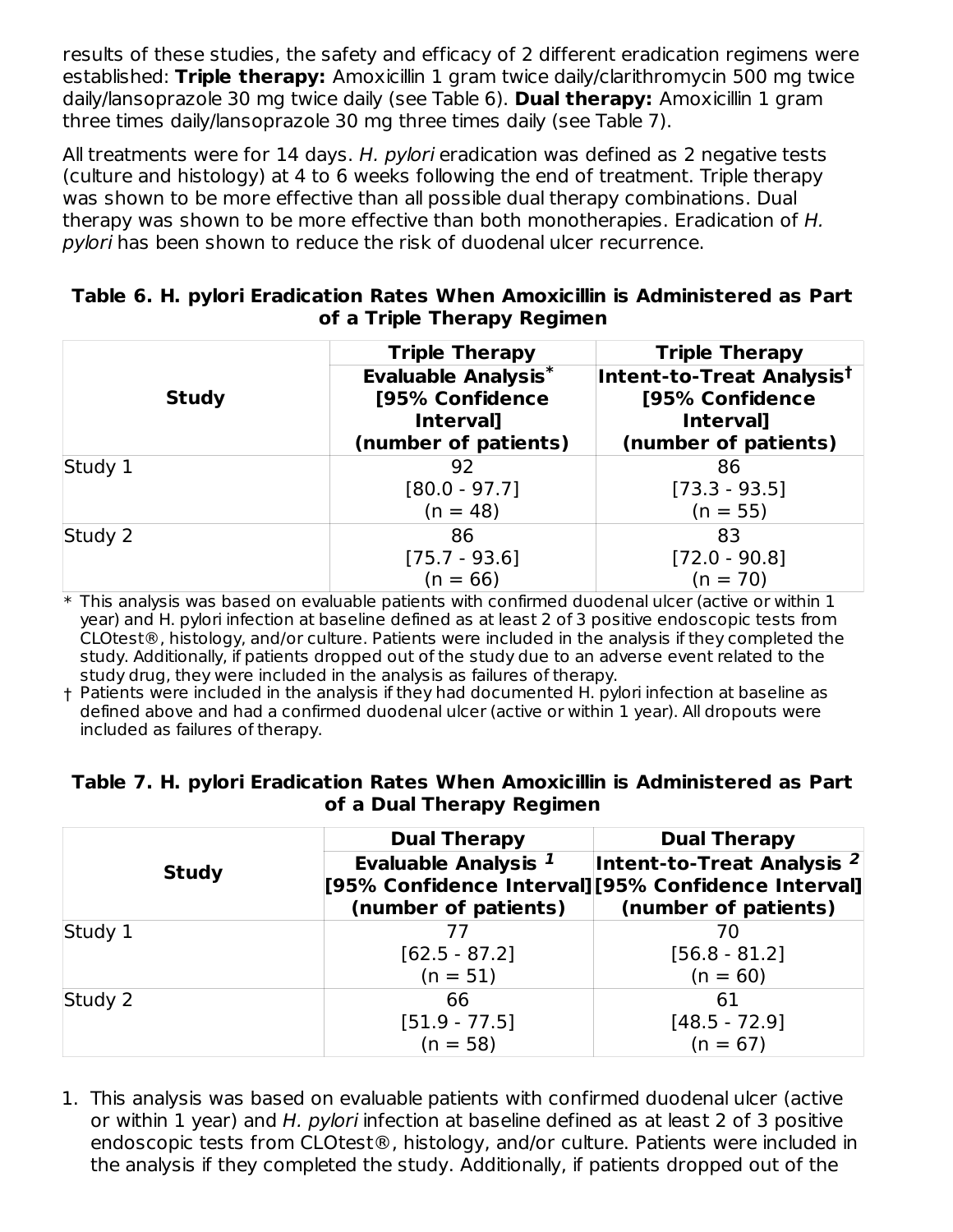study due to an adverse event related to the study drug, they were included in the analysis as failures of therapy.

2. Patients were included in the analysis if they had documented H. pylori infection at baseline as defined above and had a confirmed duodenal ulcer (active or within 1 year). All dropouts were included as failures of therapy.

# **15 REFERENCES**

- 1. Swanson-Biearman B, Dean BS, Lopez G, Krenzelok EP. The effects of penicillin and cephalosporin ingestions in children less than six years of age. Vet Hum Toxicol. 1988; 30: 66-67.
- 2. Clinical and Laboratory Standards Institute (CLSI). Methods for Dilution Antimicrobial Susceptibility Tests for Bacteria that Grow Aerobically; Approved Standard – Tenth Edition. CLSI document M07-A10, Clinical and Laboratory Standards Institute, 950 West Valley Road, Suite 2500, Wayne, Pennsylvania 19087, USA, 2015.
- 3. Clinical and Laboratory Standards Institute (CLSI). Performance Standards for Antimicrobial Disk Diffusion Susceptibility Tests; Approved Standard – Twelfth Edition. CLSI document M02-A12, Clinical and Laboratory Standards Institute, 950 West Valley Road, Suite 2500, Wayne, Pennsylvania 19087, USA, 2015.
- 4. Clinical and Laboratory Standards Institute (CLSI). Performance Standards for Antimicrobial Susceptibility Testing; Twenty-fifth Informational Supplement, CLSI document M100-S25. CLSI document M100-S25, Clinical and Laboratory Standards Institute, 950 West Valley Road, Suite 2500, Wayne, Pennsylvania 19087, USA, 2015.

# **16 HOW SUPPLIED/STORAGE AND HANDLING**

**500 mg:** yellow, opaque, hard gelatin capsules imprinted AMOX 500 on one side and GG 849 on the other side.

NDC 68071-4468-7 BOTTLES OF 15

NDC 68071-4468-2 BOTTLES OF 20

NDC 68071-4468-1 BOTTLES OF 21

NDC 68071-4468-8 BOTTLES OF 28

NDC 68071-4468-3 BOTTLES OF 30

NDC 68071-4468-4 BOTTLES OF 40

NDC 68071-4468-5 BOTTLES OF 56

NDC 68071-4468-6 BOTTLES OF 60

**Store capsules, tablets and unreconstituted powder for oral suspension at 20° to 25°C (68° to 77°F). [See USP Controlled Room Temperature].** Dispense in a tight container.

# **17 PATIENT COUNSELING INFORMATION**

# **Information for Patients**

- Patients should be advised that amoxicillin may be taken every 8 hours or every 12 hours, depending on the dose prescribed.
- $\bullet$  Patients should be counseled that antibacterial drugs, including amoxicillin, should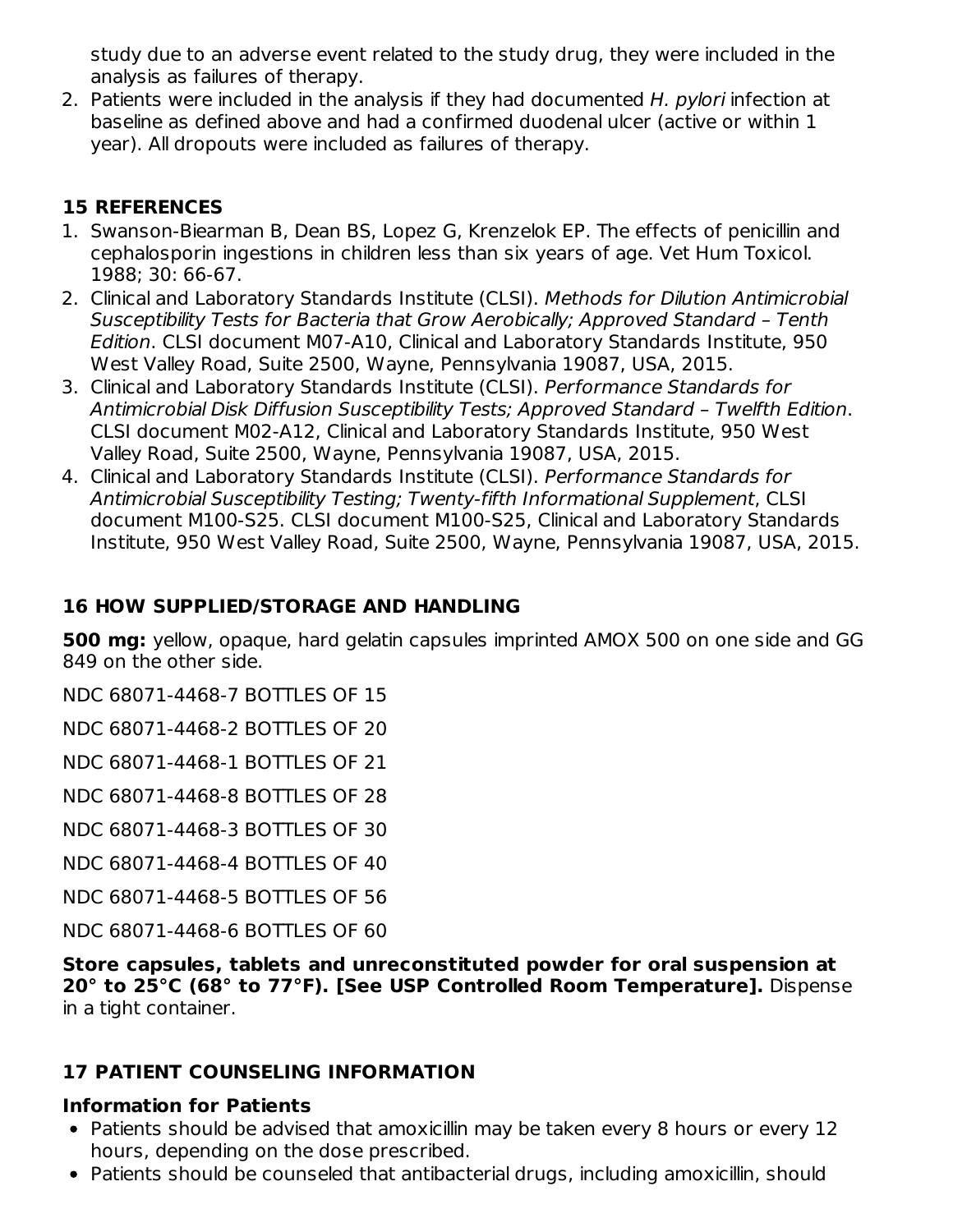only be used to treat bacterial infections. They do not treat viral infections (e.g., the common cold). When amoxicillin is prescribed to treat a bacterial infection, patients should be told that although it is common to feel better early in the course of therapy, the medication should be taken exactly as directed. Skipping doses or not completing the full course of therapy may: (1) decrease the effectiveness of the immediate treatment, and (2) increase the likelihood that bacteria will develop resistance and will not be treatable by amoxicillin or other antibacterial drugs in the future.

- Patients should be counseled that diarrhea is a common problem caused by antibiotics, and it usually ends when the antibiotic is discontinued. Sometimes after starting treatment with antibiotics, patients can develop watery and bloody stools (with or without stomach cramps and fever) even as late as 2 or more months after having taken their last dose of the antibiotic. If this occurs, patients should contact their physician as soon as possible.
- Patients should be aware that amoxicillin contains a penicillin class drug product that can cause allergic reactions in some individuals.

CLINITEST® is a registered trademark of Miles, Inc.

CLINISTIX® is a registered trademark of Bayer Corporation.

CLOtest® is a registered trademark of Kimberly-Clark Corporation.

46176378

12-2015M

Manufactured in Austria by Sandoz GmbH for

Sandoz Inc., Princeton, NJ 08540

Product of Spain



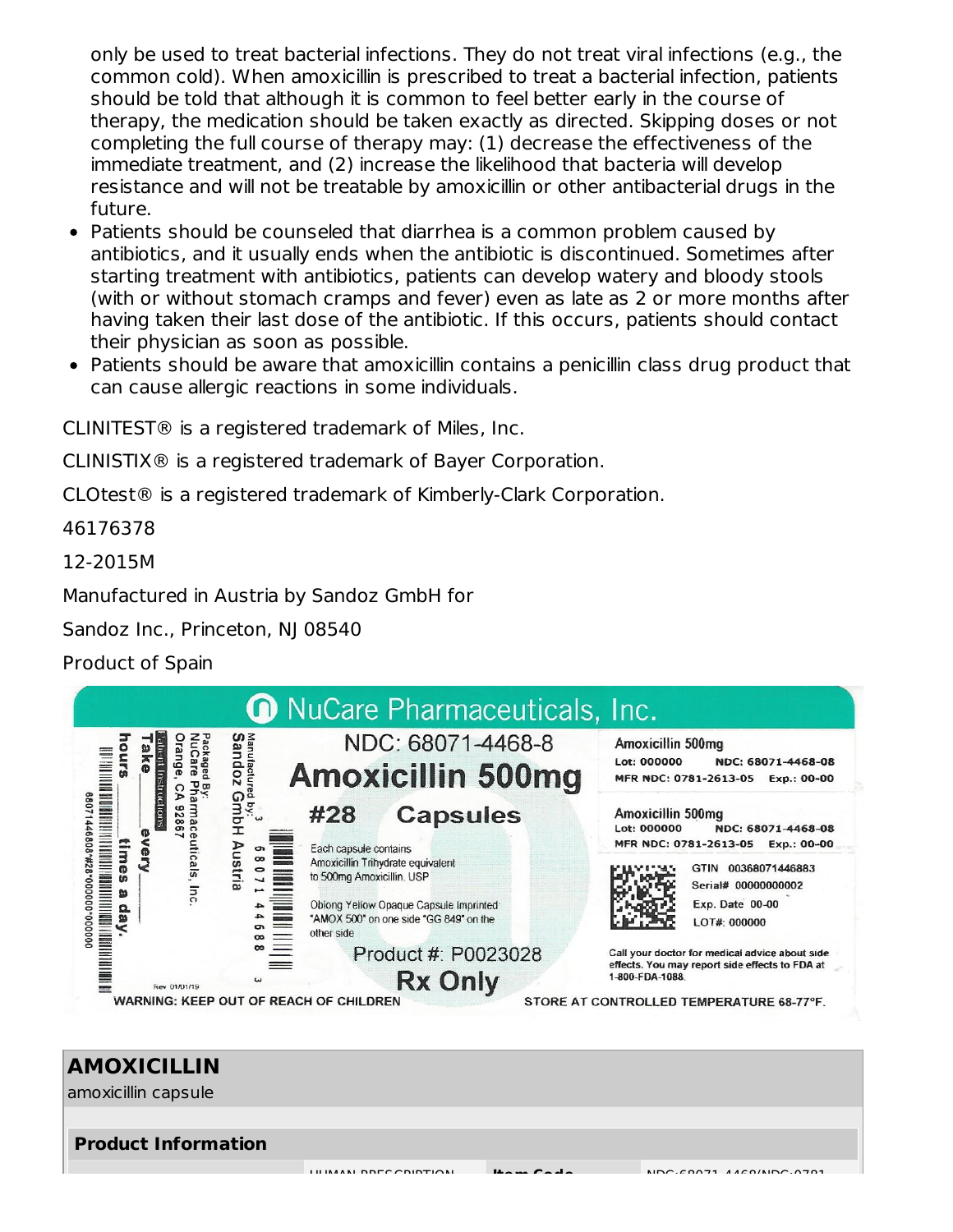| <b>Product Type</b>                                                         | <b>MUMAIN PRESCRIPTION</b><br>DRUG   | <b>Rem Code</b><br>(Source) | 2613)                        | INDC:00071-4400(INDC:0701-        |                 |
|-----------------------------------------------------------------------------|--------------------------------------|-----------------------------|------------------------------|-----------------------------------|-----------------|
| <b>Route of Administration</b>                                              | ORAL                                 |                             |                              |                                   |                 |
|                                                                             |                                      |                             |                              |                                   |                 |
| <b>Active Ingredient/Active Moiety</b>                                      |                                      |                             |                              |                                   |                 |
|                                                                             | <b>Ingredient Name</b>               |                             |                              | <b>Basis of Strength Strength</b> |                 |
| AMOXICILLIN (UNII: 804826 2HU) (AMOXICILLIN ANHYDROUS -<br>UNII:9EM05410Q9) |                                      |                             | AMOXICILLIN ANHYDROUS 500 mg |                                   |                 |
|                                                                             |                                      |                             |                              |                                   |                 |
| <b>Inactive Ingredients</b>                                                 |                                      |                             |                              |                                   |                 |
|                                                                             | <b>Ingredient Name</b>               |                             |                              |                                   | <b>Strength</b> |
| FERRIC OXIDE YELLOW (UNII: EX43802MRT)                                      |                                      |                             |                              |                                   |                 |
| <b>TITANIUM DIOXIDE (UNII: 15FIX9V2JP)</b>                                  |                                      |                             |                              |                                   |                 |
| <b>GELATIN (UNII: 2G86QN327L)</b>                                           |                                      |                             |                              |                                   |                 |
| CELLULOSE, MICROCRYSTALLINE (UNII: OP1R32D61U)                              |                                      |                             |                              |                                   |                 |
| MAGNESIUM STEARATE (UNII: 70097M6I30)                                       |                                      |                             |                              |                                   |                 |
| <b>SHELLAC (UNII: 46N107B710)</b>                                           |                                      |                             |                              |                                   |                 |
|                                                                             | ISOPROPYL ALCOHOL (UNII: ND2M416302) |                             |                              |                                   |                 |
| <b>BUTYL ALCOHOL (UNII: 8PJ61P6TS3)</b>                                     |                                      |                             |                              |                                   |                 |
| <b>PROPYLENE GLYCOL (UNII: 6DC90167V3)</b>                                  |                                      |                             |                              |                                   |                 |
| <b>FERROSOFERRIC OXIDE (UNII: XM0M87F357)</b>                               |                                      |                             |                              |                                   |                 |
| AMMONIA (UNII: 5138019F1X)                                                  |                                      |                             |                              |                                   |                 |
| <b>POTASSIUM HYDROXIDE (UNII: WZH3C48M4T)</b>                               |                                      |                             |                              |                                   |                 |
| <b>WATER (UNII: 059QF0KO0R)</b>                                             |                                      |                             |                              |                                   |                 |
| ALCOHOL (UNII: 3K9958V90M)                                                  |                                      |                             |                              |                                   |                 |
|                                                                             |                                      |                             |                              |                                   |                 |

#### **Product Characteristics**

| Color           | yellow (Opaque) | <b>Score</b>        | no score        |
|-----------------|-----------------|---------------------|-----------------|
| <b>Shape</b>    | <b>CAPSULE</b>  | <b>Size</b>         | 22mm            |
| <b>Flavor</b>   |                 | <b>Imprint Code</b> | AMOX;500;GG;849 |
| <b>Contains</b> |                 |                     |                 |

# **Packaging**

| #                       | <b>Item Code</b>       | <b>Package Description</b>                           | <b>Marketing Start</b><br><b>Date</b> | <b>Marketing End</b><br><b>Date</b> |
|-------------------------|------------------------|------------------------------------------------------|---------------------------------------|-------------------------------------|
|                         | NDC:68071-<br>4468-7   | 15 in 1 BOTTLE; Type 0: Not a Combination<br>Product | 06/14/2018                            |                                     |
| $\overline{z}$          | NDC:68071-<br>4468-2   | 20 in 1 BOTTLE; Type 0: Not a Combination<br>Product | 06/14/2018                            |                                     |
| $\overline{\mathbf{z}}$ | NDC:68071-<br>4468-1   | 21 in 1 BOTTLE; Type 0: Not a Combination<br>Product | 06/14/2018                            |                                     |
| 4                       | NDC:68071-<br>4468-8   | 28 in 1 BOTTLE; Type 0: Not a Combination<br>Product | 06/14/2018                            |                                     |
| 5.                      | $NDC:68071-$<br>4468-3 | 30 in 1 BOTTLE; Type 0: Not a Combination<br>Product | 06/14/2018                            |                                     |
| 6                       | NDC:68071-<br>4468-4   | 40 in 1 BOTTLE; Type 0: Not a Combination<br>Product | 06/14/2018                            |                                     |
|                         | NDC:68071-<br>4468-5   | 56 in 1 BOTTLE; Type 0: Not a Combination<br>Product | 06/14/2018                            |                                     |